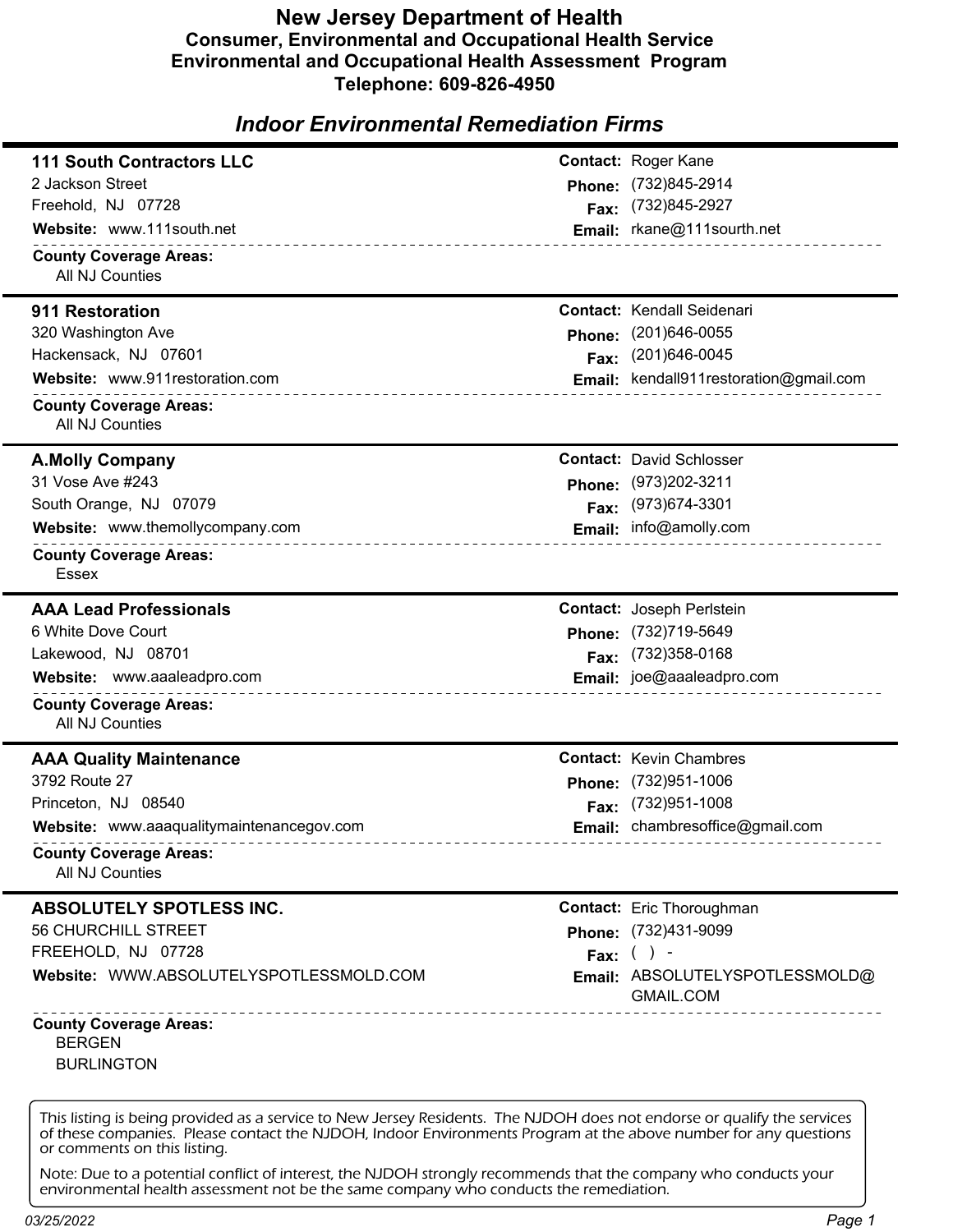| <b>ESSEX</b><br><b>HUDSON</b><br><b>OCEAN</b><br><b>MERCER</b><br><b>MIDDLESEX</b><br><b>MONMOUTH</b><br><b>MORRIS</b><br><b>PASSAIC</b><br><b>SOMERSET</b><br><b>UNION</b><br><b>WARREN</b> |      |                                      |
|----------------------------------------------------------------------------------------------------------------------------------------------------------------------------------------------|------|--------------------------------------|
| <b>ACTION HOME AND COMMERCIAL</b>                                                                                                                                                            |      | Contact: MICHAEL RUSSELL             |
| <b>SERVICES</b>                                                                                                                                                                              |      | Phone: (732)573-4644                 |
| 1913 HOOPER AVE                                                                                                                                                                              |      | Fax: (732)255-6494                   |
| TOMS RIVER, NJ 08753<br>Website: MOLDCONTROLNJ.COM                                                                                                                                           |      | Email: INFO@MOLDCONTROLNJ.COM        |
| _________________________                                                                                                                                                                    |      |                                      |
| <b>County Coverage Areas:</b><br><b>MONMOUTH</b>                                                                                                                                             |      |                                      |
| <b>OCEAN</b>                                                                                                                                                                                 |      |                                      |
| <b>Above and Beyond Unlimited Cleaning</b>                                                                                                                                                   |      | <b>Contact: Carl Bennett</b>         |
| 110 Park Ave.                                                                                                                                                                                |      | Phone: (732)490-5900                 |
| Manalapan, NJ 07726                                                                                                                                                                          | Fax: |                                      |
| Website: www.aboveandbeyonduc.com                                                                                                                                                            |      | Email: cbennett@aboveandbeyonduc.com |
| <b>County Coverage Areas:</b><br>All NJ Counties                                                                                                                                             |      |                                      |
| <b>Active Environmental, Inc.</b>                                                                                                                                                            |      | <b>Contact: Nick Smarrito</b>        |
| 203 Pine Street                                                                                                                                                                              |      | Phone: (609)702-1500                 |
| Mount Holly, NJ 08060                                                                                                                                                                        |      | Fax: (609)702-0265                   |
| Website: www.active-env.com                                                                                                                                                                  |      | Email: nsmarrito@active-env.com      |
| <b>County Coverage Areas:</b>                                                                                                                                                                |      |                                      |
| <b>Aerotek Environmental, LLC</b>                                                                                                                                                            |      | <b>Contact: Ray Nabi</b>             |
| 3111 Route 38, #11 Suite 291                                                                                                                                                                 |      | Phone: (856)638-5032                 |
| Mount Laurel, NJ 08054                                                                                                                                                                       |      | Fax: (609)543-2476                   |
| Website: http://www.aerotek-env.com                                                                                                                                                          |      | Email: rnabi@aerotek-env.com         |
| <b>County Coverage Areas:</b><br>All NJ Counties                                                                                                                                             |      |                                      |
| <b>AllStates Restoration</b>                                                                                                                                                                 |      | <b>Contact: Sean Ivry</b>            |
| 28 Harrison Ave Suite 218                                                                                                                                                                    |      | Phone: (732)956-3900                 |
| Englishtown, NJ 07726                                                                                                                                                                        |      | Fax: (732)956-3997                   |
| Website: www.allstates-restoration.com                                                                                                                                                       |      | Email: info@allstatesrestoration.com |
| <b>County Coverage Areas:</b><br>All NJ Counties                                                                                                                                             |      |                                      |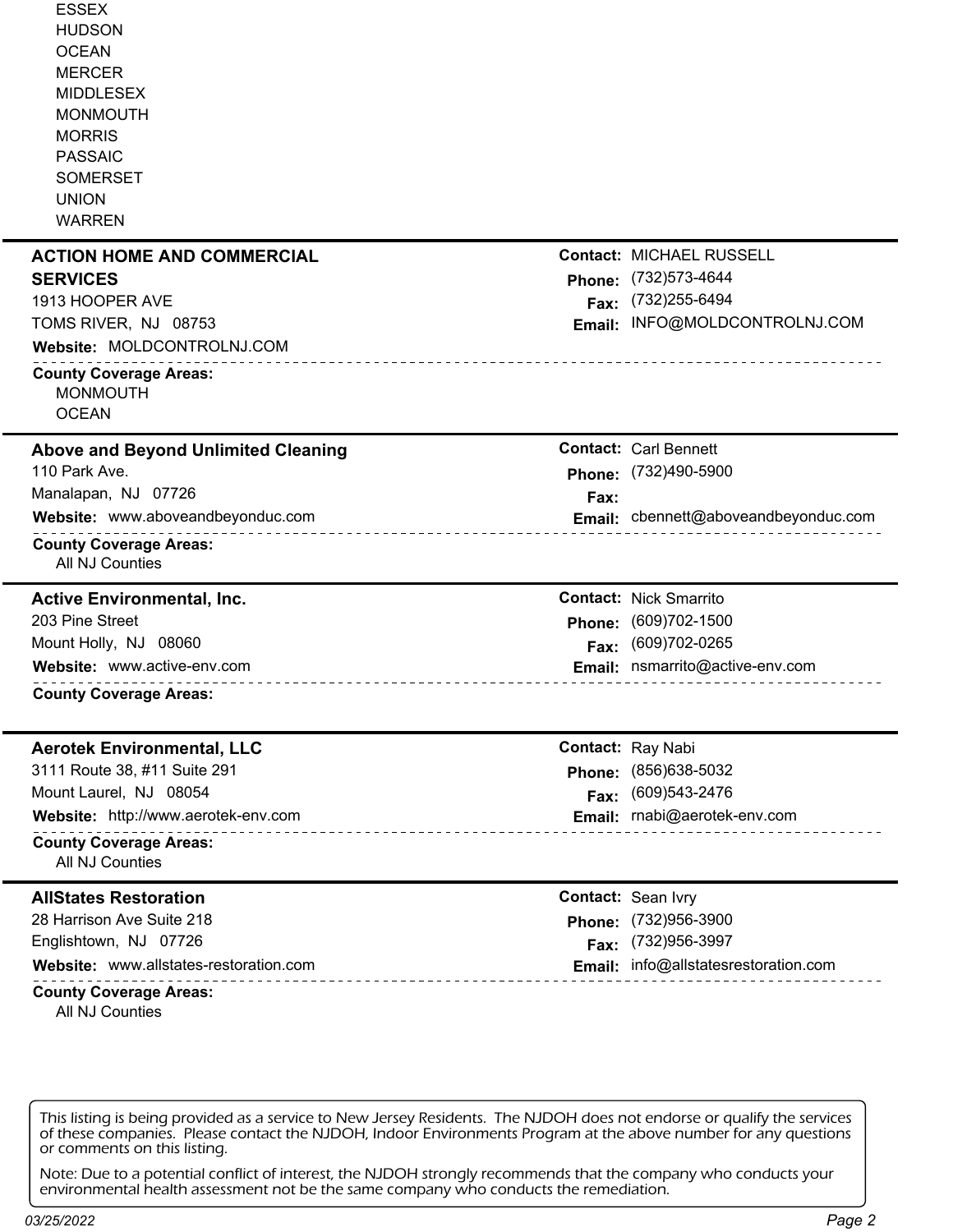| <b>American Biological Services</b>                                             |          | <b>Contact: Joe Macellaro</b>            |
|---------------------------------------------------------------------------------|----------|------------------------------------------|
| 1511 North Bay Ave                                                              |          | Phone: (877)228-6653                     |
| Seaside Park, NJ 08752                                                          | Fax:     |                                          |
| Website:                                                                        |          | Email: esiofny@aol.com                   |
| ___________________________<br><b>County Coverage Areas:</b><br>All NJ Counties |          |                                          |
| <b>American Mold Inspection and Removal</b>                                     | Contact: | <b>Steve Polsky</b>                      |
| <b>LLC</b>                                                                      | Phone:   | (609)822-8805                            |
| 98 Saint Andrews Drive                                                          | Fax:     | $(609)822 - 0900$                        |
| Egg Harbor Twp., NJ 08234                                                       | Email:   | steve11012@comcast.net                   |
| Website:                                                                        |          |                                          |
| <b>County Coverage Areas:</b><br>Atlantic                                       |          |                                          |
| <b>Apura Environmental</b>                                                      |          | <b>Contact: Rajay Kapoor</b>             |
| 501 Hudson Park                                                                 | Phone:   | (888) 670-5656                           |
| Edgewater, NJ 07020                                                             | Fax:     | (856)443-1728                            |
| Website: rhkenvironmental.com                                                   |          | Email: apura.rk@gmail.com                |
| _____________________<br><b>County Coverage Areas:</b><br>All NJ Counties       |          |                                          |
| Aspen, Inc.                                                                     |          | <b>Contact: Zak Cirvic</b>               |
| 54 Ryerson Ave., P.O. Box 655                                                   | Phone:   | (800)300-9660                            |
| Wayne, NJ 07470                                                                 | Fax:     | (973)872-0332                            |
| Website: www.usmoldremediation.com                                              | Email:   | aspeninc2000@aol.com /<br>zak@njmold.com |
| ____________________________<br><b>County Coverage Areas:</b><br>Passaic        |          |                                          |
| <b>CONTRACT SERVICES COMPANY, LLC</b>                                           |          | <b>Contact: DOMINICK BERENATO</b>        |
| 625 BAY AVE                                                                     |          | Phone: (609)399-6653                     |
| OCEAN CITY, NJ 08226                                                            |          | Fax: (609)287-3784                       |
| Website:                                                                        |          | Email: DOMBERENATO@AOL.COM               |
| <b>County Coverage Areas:</b><br><b>ATLANTIC</b><br><b>CAPE MAY</b>             |          |                                          |
| <b>CPR Restoration &amp; Cleaning Service,</b>                                  |          | <b>Contact: Mike Fingerman</b>           |
| <b>LLC</b>                                                                      |          | Phone: (888)277-5117                     |
| 75 Madison Avenue                                                               |          | Fax: (215)333-5118                       |
| Perth Amboy, NJ 08862                                                           |          | Email: mfingerman@cprrestoration.com     |
| Website: www.cprrestoration.com                                                 |          |                                          |
| <b>County Coverage Areas:</b><br>All NJ Counties                                |          |                                          |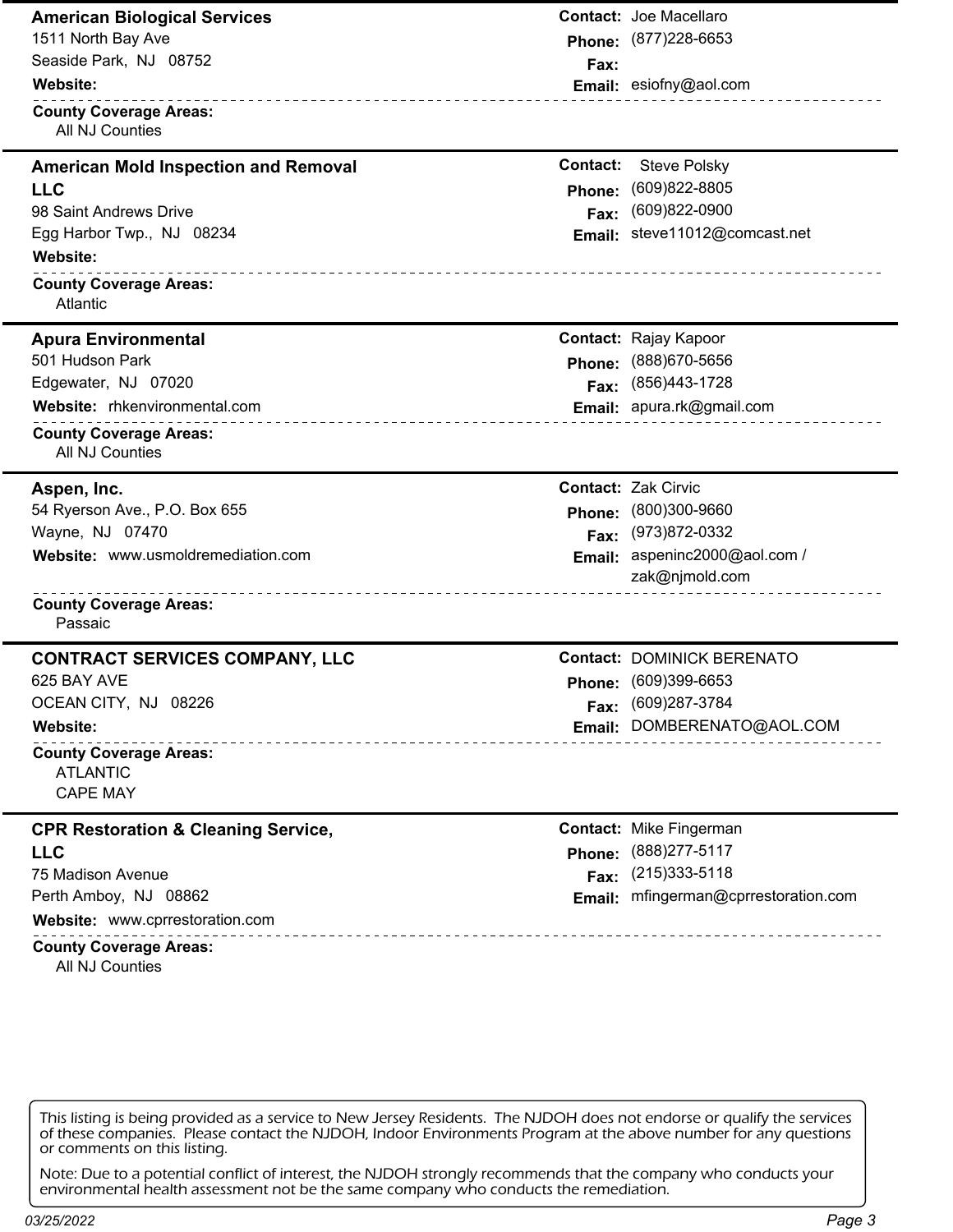## **CRD Restore**

214 Cherry Avenue Voorhees, NJ 08043

**Website:** www.crdrestore.com **Email:** info@crdrestore.com

**County Coverage Areas:** All NJ Counties

## **Certified Restoration**

331 Newman Springs Rd. Bldg 1 Redbank, NJ 07701 **Website:** http://www.moldtesting-moldinspection-nj-newj **Email:** jess@aquadry.com ersey.com/

## **County Coverage Areas:**

All NJ Counties

## **Complete Restoration LLC DBA Servpro**

### **of Marlboro/Tinton Falls**

52 North Main Street, Bldg. B, Unit 8 Marlboro, NJ 07746

**Website:** www.servpromarlborotintonfalls.com

# **County Coverage Areas:**

**Mercer** Middlesex Monmouth **Ocean** 

## **Corvelli Services, LLC**

9 Baldwin Lane

Mountain Lakes, NJ 07946

## **County Coverage Areas:**

Morris Essex Union

Bergen

### **Curren Environmental**

10 Penn Ave.

Cherry Hill, NJ 08002

**Website:** www.currenenvironmental.com **Email:** info@currenenvironmental.com

## **County Coverage Areas:**

Atlantic **Burlington** Camden Cape May **Gloucester** 

Mercer

This listing is being provided as a service to New Jersey Residents. The NJDOH does not endorse or qualify the services of these companies. Please contact the NJDOH, Indoor Environments Program at the above number for any questions or comments on this listing.

Note: Due to a potential conflict of interest, the NJDOH strongly recommends that the company who conducts your environmental health assessment not be the same company who conducts the remediation.

*03/25/2022 Page 4*

**Contact:** Jon Shubin **Phone:** (855)883-8985 **Fax:** (856)429-3610

**Contact:** Jessica Meyers **Phone:** (877)472-9951 **Fax:** (908)576-3131

**Contact:** Jason Ryan **Phone:** (732)536-7555 **Fax:** (732)536-8555 **Email:** office@servpro10645.com

\_\_\_\_\_\_\_\_\_\_\_\_\_\_\_\_\_\_\_

**Contact:** Bill Corvelli **Phone:** (973)884-4188 **Fax: Website: Email:** corvserv@yahoo.com

> **Contact:** David Sulock **Phone:** (856)858-9509 **Fax:** (856)662-7005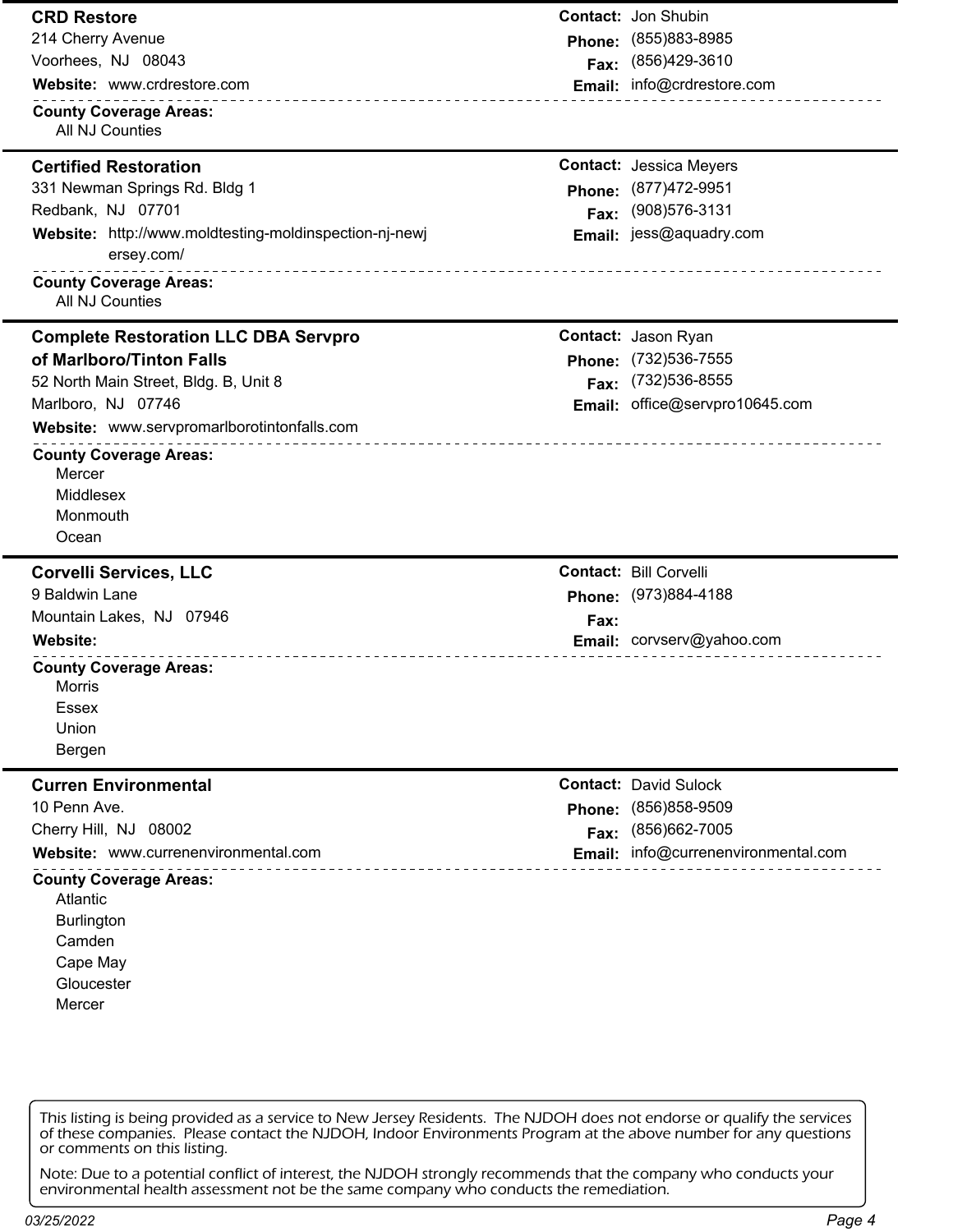| <b>Dependable Environmental Protection</b>                                                 |                 | <b>Contact: Robert Matthews</b>         |
|--------------------------------------------------------------------------------------------|-----------------|-----------------------------------------|
| 29 Shoveler Lane                                                                           | Phone:          | (609)713-9976                           |
| Manahawkin, NJ 08050                                                                       | Fax:            | (609) 935-3211                          |
| Website: depnj.com                                                                         |                 | Email: robmatthewspt@gmail.com          |
| <b>County Coverage Areas:</b><br>All NJ Counties                                           |                 |                                         |
| Dr. Mold Removal LLC                                                                       | <b>Contact:</b> |                                         |
| 404 East Edsall Blvd.                                                                      | Phone:          | (201) 292-3474                          |
| Palisades Park, NJ 07650                                                                   | Fax:            |                                         |
| <b>Website:</b>                                                                            |                 | Email: drmoldremoval@gmail.com          |
| <b>County Coverage Areas:</b>                                                              |                 |                                         |
| Bergen                                                                                     |                 |                                         |
| Hudson                                                                                     |                 |                                         |
| <b>Central New Jersey</b>                                                                  |                 |                                         |
| Dry All, LLC                                                                               |                 | <b>Contact: Ivan Postigo</b>            |
| 41 - 43 62nd Street Suite 1                                                                |                 | Phone: (201)289-4957                    |
| West New York, NJ 07093                                                                    | Fax:            |                                         |
| Website: www.dryallrestoration.com<br>_____________________________                        |                 | Email: dryallusa@gmail.com              |
| <b>County Coverage Areas:</b>                                                              |                 |                                         |
| Bergen                                                                                     |                 |                                         |
| Hudson                                                                                     |                 |                                         |
| Morris                                                                                     |                 |                                         |
| Passaic                                                                                    |                 |                                         |
|                                                                                            |                 |                                         |
| <b>Sussex</b>                                                                              |                 |                                         |
| Union                                                                                      |                 |                                         |
| EFI Global, Inc.                                                                           |                 | Contact: Mandeep S. Sandhu              |
| 242 Old New Brunswick Road, Suite 41                                                       | Phone:          | (732)629-7930                           |
| Piscataway, NJ 08854                                                                       |                 | Fax: (732)629-7934                      |
| Website: http://www.efiglobal.com/                                                         |                 | Email: Mandeep_Sandhu@efiglobal.com     |
| .<br>---------------------------------<br><b>County Coverage Areas:</b><br>All NJ Counties |                 |                                         |
| <b>Emergency Mold Team</b>                                                                 |                 | <b>Contact: Christine Esposito</b>      |
| 9 East Park Ave                                                                            | Phone:          | (609)270-7705                           |
| Williamstown, NJ 08094                                                                     | Fax:            |                                         |
| Website: waterproofing4lessllc.com                                                         |                 | Email: waterproofing_4_less@comcast.net |
| <b>County Coverage Areas:</b>                                                              |                 |                                         |
| Atlantic                                                                                   |                 |                                         |
| <b>Burlington</b>                                                                          |                 |                                         |
| Camden                                                                                     |                 |                                         |
| Cape May                                                                                   |                 |                                         |
| Cumberland                                                                                 |                 |                                         |
| Gloucester                                                                                 |                 |                                         |
| Ocean                                                                                      |                 |                                         |
| Mercer                                                                                     |                 |                                         |
| Monmouth<br>Salem                                                                          |                 |                                         |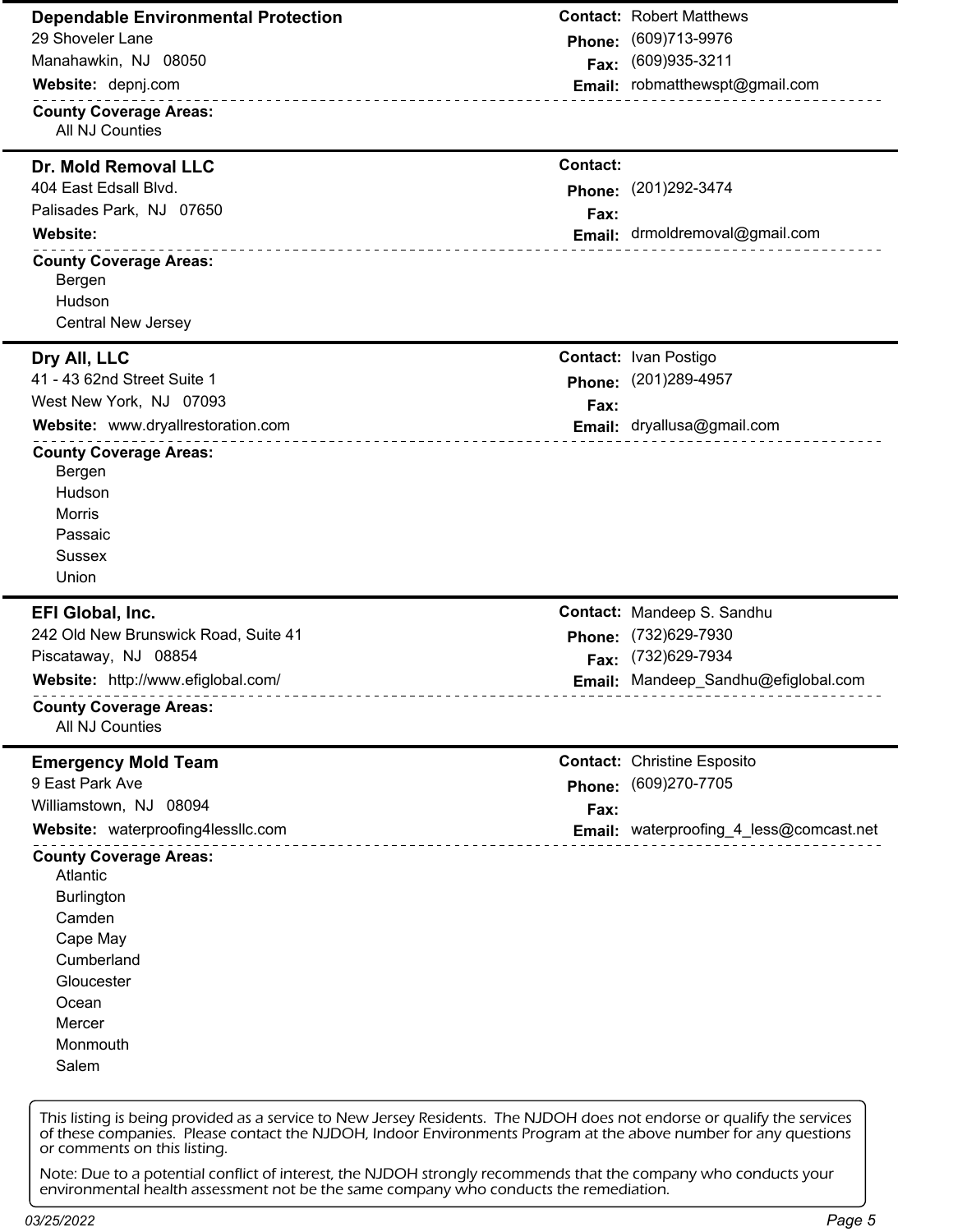| <b>Empire Restoration Services, LLC</b>                                                                                                                           |        | <b>Contact: Laura DiGirolamo</b>     |
|-------------------------------------------------------------------------------------------------------------------------------------------------------------------|--------|--------------------------------------|
| 647 Herman Road                                                                                                                                                   | Phone: | (732)961-6100                        |
| Jackson, NJ 08527                                                                                                                                                 | Fax:   | (732) 987-9977                       |
| Website: NewJerseyEmpire.com                                                                                                                                      |        | Email: mrsempire@yahoo.com           |
| _________________________<br><b>County Coverage Areas:</b><br>All NJ Counties                                                                                     |        |                                      |
| <b>EnviroVision Consultants, Inc.</b>                                                                                                                             |        | <b>Contact: Guillermo Morales</b>    |
| 20-21 Wagaraw Road, Bldg 34A                                                                                                                                      | Phone: | (973) 636-9145                       |
| Fairlawn, NJ 07410                                                                                                                                                | Fax:   | (973) 636-9144                       |
| Website: EnvirovisionConsultants.com<br>.                                                                                                                         |        | Email: envirovision@earthlink.net    |
| <b>County Coverage Areas:</b><br>Bergen                                                                                                                           |        |                                      |
| <b>Environmental Systems</b>                                                                                                                                      |        | <b>Contact: James Golden</b>         |
| PO BOX 1181                                                                                                                                                       | Phone: | (732)892-8707                        |
| Point Pleasant, NJ 08742                                                                                                                                          | Fax:   | (732)892-7236                        |
| Website: depenvirosystems.com<br>______________________                                                                                                           |        | Email: surfj8@aol.com                |
| <b>County Coverage Areas:</b><br>Ocean                                                                                                                            |        |                                      |
| <b>Eradicator Mold Remediation Services</b>                                                                                                                       |        | <b>Contact: Gavin Shakespeare</b>    |
| 104 Chestnut Street, Suite 7123                                                                                                                                   | Phone: | (908) 671-1714                       |
| Roselle, NJ 07203                                                                                                                                                 | Fax:   |                                      |
| Website: www.molderadicator.com                                                                                                                                   |        | Email: gavin@molderadicator.com      |
| <b>County Coverage Areas:</b><br>ALL NJ COUNTIES                                                                                                                  |        |                                      |
| <b>FDP Mold Remediation</b>                                                                                                                                       |        | <b>Contact: July E. Parton</b>       |
| 47 Komorn Street                                                                                                                                                  | Phone: | (908)895-4841                        |
| Newark, NJ 07105                                                                                                                                                  | Fax:   |                                      |
| Website: https://www.fdpmoldremediation.com/                                                                                                                      |        | Email: july@fdpmoldremediation.com   |
| <b>County Coverage Areas:</b><br><b>Bergen County</b><br><b>Essex County</b><br><b>Hudson County</b><br>Middlesex County<br>Passaic County<br><b>Union County</b> |        |                                      |
| Five Star Building Services Inc.,                                                                                                                                 |        | <b>Contact:</b> Clifford J. Casmento |
| <b>Environmental Division</b>                                                                                                                                     | Phone: | (973) 545-2500 X302                  |
| 5454 Berkshire Valley Road                                                                                                                                        | Fax:   | (973) 545-2501                       |
| Oakridge, NJ 07438                                                                                                                                                | Email: | cliffordc@fsbsenvironmental.com      |
| Website: www.fsbsenvironmental.com                                                                                                                                |        |                                      |
| <b>County Coverage Areas:</b><br><b>All Counties</b>                                                                                                              |        |                                      |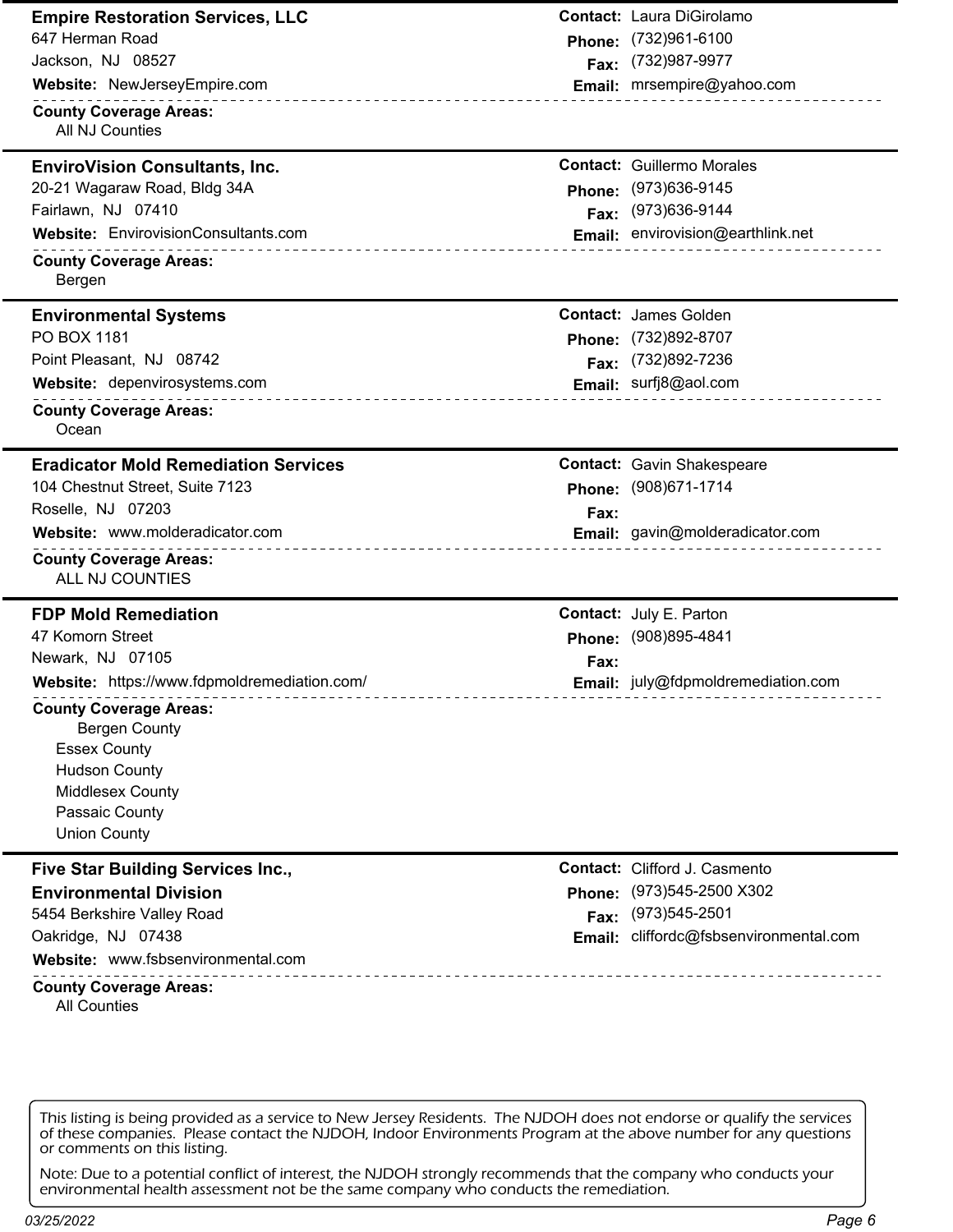| <b>G.CENTI</b>                                                 |               | <b>Contact: GENE CENTI</b>                      |
|----------------------------------------------------------------|---------------|-------------------------------------------------|
| 52 ORCHARD RD                                                  |               | Phone: (973)962-0315                            |
| RINGWOOD, NJ 07456                                             |               | Fax: (973)962-1023                              |
| Website:<br>_______________________________                    |               | Email: gcenti@optonline.net                     |
| <b>County Coverage Areas:</b><br>Passaic                       |               |                                                 |
| <b>Gerrus Maintenance Inc.</b>                                 |               | <b>Contact: Gerald Cohen</b>                    |
| 95 Northfield Ave,                                             |               | Phone: (732)225-0662                            |
| Edison, NJ 08837                                               |               | Fax: (732)225-0807                              |
| Website: www.gerrus.com<br>___________________________         |               | Email: info@gerrus.com                          |
| <b>County Coverage Areas:</b><br>All NJ Counties               |               |                                                 |
| <b>Green Home Solutions of Greater</b>                         |               | <b>Contact: John Frinzi</b>                     |
| <b>Hunterdon County</b>                                        |               | Phone: (908)455-0822                            |
| 343 North Prospect Street                                      | Fax:          |                                                 |
| Washington, NJ 07882                                           |               | <b>Email:</b> john.frinzi@greenhomesolutions.co |
| Website: greenhomesolutions.com<br>___________________________ |               | m                                               |
| <b>County Coverage Areas:</b><br>All NJ Counties               |               |                                                 |
| <b>GreenWorks Environmental LLC</b>                            |               | <b>Contact: Victor Coppola</b>                  |
| 3100 Route 138 West, Building 1                                |               | Phone: (732)223-2073                            |
| Wall, NJ 07719                                                 | Fax:          | (732)362-4522                                   |
| Website: www.greenworksllc.com<br>_________________________    |               | Email: service@greenworksllc.com                |
| <b>County Coverage Areas:</b><br>All NJ Counties               |               |                                                 |
| <b>Guardian Power Cleaning, Inc.</b>                           |               | <b>Contact: Steve Frank</b>                     |
| 8 West Main Street, Suite 5                                    |               | Phone: (732)919-1200                            |
| Farmingdale, NJ 07727                                          |               | Fax: (732)919-1225                              |
| Website: www.guardianpowercleaning.com                         |               | Email: gpcinc@optonline.net                     |
| <b>County Coverage Areas:</b><br>All NJ Counties               |               |                                                 |
| <b>Home Repairs</b>                                            |               | <b>Contact: Luis Sarden</b>                     |
| 30 Marques Road                                                | <b>Phone:</b> | (609)529-3266                                   |
| Ewing, NJ 08638                                                | Fax:          |                                                 |
| Website:<br><u>.</u>                                           |               | Email: LUIS007@VERIZON.NET                      |
| <b>County Coverage Areas:</b><br><b>Burlington</b>             |               |                                                 |
| Mercer                                                         |               |                                                 |
| IAQ, Inc.                                                      |               | <b>Contact:</b> Eric Shapiro                    |
| 233 London Court                                               |               | Phone: (609)517-7415                            |
| Egg Harbor Twp., NJ 08234                                      |               | Fax: $( )$                                      |
| Website: www.iaqinc.com                                        |               | Email: eshapiro@iaqinc.com                      |
| <b>County Coverage Areas:</b>                                  |               |                                                 |

of these companies. Please contact the NJDOH, Indoor Environments Program at the above number for any questions or comments on this listing.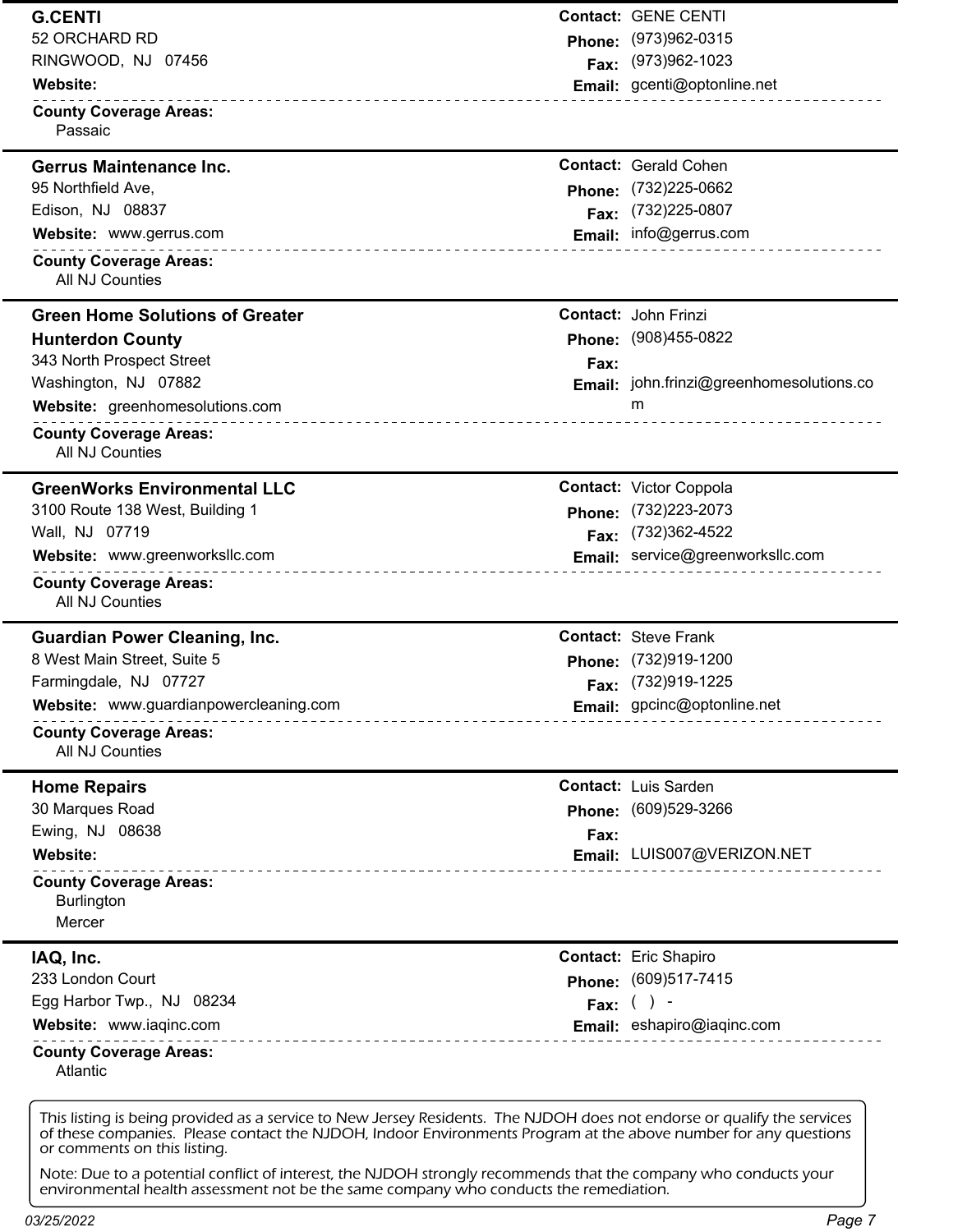| <b>Insurance Restoration Specialists, Inc.</b>      |        | <b>Contact: TOM PETER</b>                            |
|-----------------------------------------------------|--------|------------------------------------------------------|
| (IRS)                                               | Phone: | (800)634-0261                                        |
| <b>26 KENNEDY BLVD</b>                              | Fax:   | (732) 296-6680                                       |
| EAST BRUNSWICK, NJ 08816                            | Email: | tpeter@irs-restoration.com                           |
| Website: www.irs-restoration.com                    |        |                                                      |
| <b>County Coverage Areas:</b><br>Middlesex          |        |                                                      |
| <b>Joseph Environmental LLC</b>                     |        | <b>Contact: Rhett Zidziunas</b>                      |
| 80 Varsity Road                                     | Phone: | (973) 373-2221                                       |
| Newark, NJ 07106                                    | Fax:   | (973)669-9740                                        |
| Website: www.josephenvironmental.com<br><u>.</u>    |        | Email: rjz@me.com                                    |
| <b>County Coverage Areas:</b><br>Essex              |        |                                                      |
|                                                     |        |                                                      |
| <b>Kielczewski Corporation</b><br>235 Watchung Ave. |        | <b>Contact: Slawek Kielczewski</b><br>(973) 243-9872 |
| West Orange, NJ 07052                               | Phone: | (973) 243-98881                                      |
| Website: www.kielczewski.com                        | Fax:   | Email: bidrequest@kielczewski.com                    |
| .                                                   |        |                                                      |
| <b>County Coverage Areas:</b><br>All NJ Counties    |        |                                                      |
| <b>LEW Corporation</b>                              |        | <b>Contact:</b> Lee Wasserman                        |
| 1090 Bristol Road                                   | Phone: | $(908)654 - 8068$                                    |
| Mountainside, NJ 07092                              | Fax:   | (908) 654-8069                                       |
| Website: www.lewcorp.com<br>______________________  |        | Email: LWasserman@LEWCorp.com                        |
| <b>County Coverage Areas:</b><br>All NJ Counties    |        |                                                      |
| <b>Maxons Restorations</b>                          |        | <b>Contact: Erica Gitin</b>                          |
| 415 Hamburg Turnpike                                |        | Phone: (973)338-6767                                 |
| Wayne, NJ 07470                                     |        | Fax: (973)338-6707                                   |
| Website: www.maxons.com                             |        | Email: egitin@maxons.com                             |
| <b>County Coverage Areas:</b><br>Passaic            |        |                                                      |
| <b>McCabe Environmental Services, LLC</b>           |        | <b>Contact: John Chiaviello</b>                      |
| 464 Valleybrook Ave.                                | Phone: | (888) 887-8858                                       |
| Lyndhurst, NJ 07071                                 | Fax:   | (201) 438-1798                                       |
| Website: www.mccabeenv.com                          |        | Email: jchiaviello@mccabeenv.com                     |
| <b>County Coverage Areas:</b><br>All NJ Counties    |        |                                                      |
| <b>Mold Solutions by Cowleys LLC</b>                |        | <b>Contact: Bill Cowley</b>                          |
| 38 W. Sylvania Avenue                               | Phone: | (732)897-9553                                        |
| Neptune City, NJ 07753                              | Fax:   | (732)897-9577                                        |
| Website: moldsolutionsbycowleys.com<br>.            | Email: | bill@cowleys.com                                     |
| <b>County Coverage Areas:</b><br>All NJ Counties    |        |                                                      |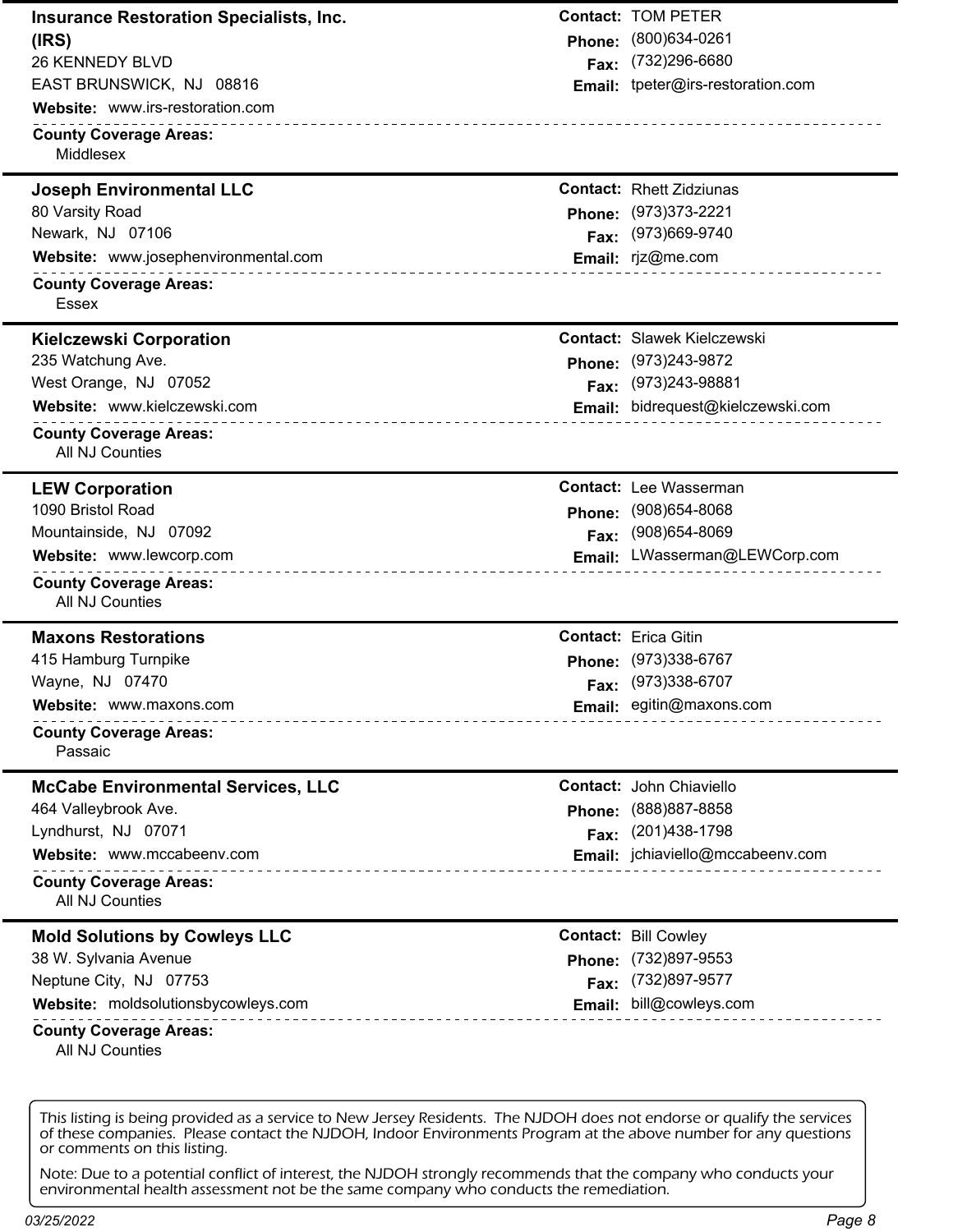| <b>NJ-Mold</b>                                                                                                                    |        | <b>Contact: Daniel Harkins</b>    |
|-----------------------------------------------------------------------------------------------------------------------------------|--------|-----------------------------------|
| 55 Union Place #102                                                                                                               |        | Phone: (908)358-5799              |
| Summit, NJ 07901                                                                                                                  | Fax:   |                                   |
| Website: www.nj-mold.com                                                                                                          |        | Email: njmold@gmail.com           |
| <b>County Coverage Areas:</b><br>Bergen<br><b>Essex</b><br>Middlesex<br>Monmouth<br>Morris<br>Somerset<br><b>Sussex</b><br>Warren |        |                                   |
| <b>Nash Everett</b>                                                                                                               |        | <b>Contact: Gary Szymanski</b>    |
|                                                                                                                                   | Phone: | (848) 202-5026                    |
|                                                                                                                                   | Fax:   |                                   |
| Website:                                                                                                                          |        | Email: gary@nasheverett.com       |
| <b>County Coverage Areas:</b><br>All NJ Counties                                                                                  |        |                                   |
| Ozane Inc. dba/ NewJerseyMold.com                                                                                                 |        | <b>Contact: David Koerner</b>     |
| 1761 Lakewood Road                                                                                                                |        | Phone: (732)349-0559              |
| Toms River, NJ 08755                                                                                                              |        | Fax: (732)278-3165                |
| Website: www.newjerseymold.com                                                                                                    |        | Email: info@newjerseymol.com      |
| ___________________________<br><b>County Coverage Areas:</b><br>Monmouth<br>Ocean                                                 |        |                                   |
| <b>PJ's Contracting Corp.</b>                                                                                                     |        | <b>Contact: Paul Izzo</b>         |
| 10 Red Cedar Run                                                                                                                  |        | Phone: (732)994-7711              |
| Jackson, NJ 08527                                                                                                                 |        | Fax: (732)994-7712                |
| Website: www.pjscontracting.com                                                                                                   |        | Email: pjscontracting@hotmail.com |
| <b>County Coverage Areas:</b><br>Atlantic<br>Mercer<br>Middlesex<br>Monmouth<br>Ocean<br>Somerset<br>Union                        |        |                                   |
| <b>POW/R/SAVE Inc.</b>                                                                                                            |        | <b>Contact: Sharon Hendee</b>     |
| 27 West Street                                                                                                                    |        | Phone: (973)680-0088              |
| Bloomfield, NJ 07003                                                                                                              |        | Fax: (973)680-8886                |
| Website: www.powrsave.com                                                                                                         |        | Email: sharonhendee@powrsave.com  |
| <b>County Coverage Areas:</b><br>All NJ Counties                                                                                  |        |                                   |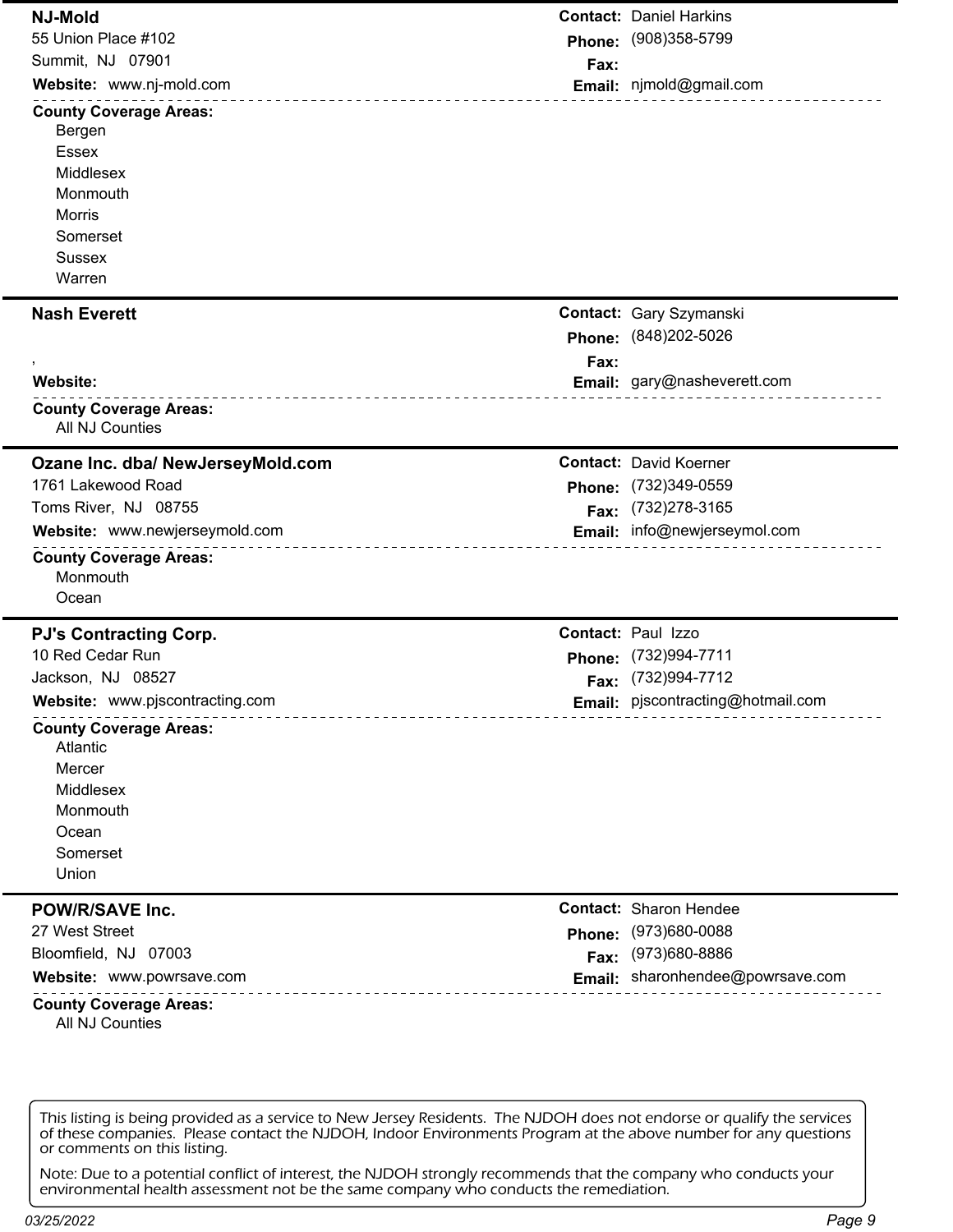| <b>Professional Restoration</b>                                  |        | <b>Contact:</b> Antonella Rao            |
|------------------------------------------------------------------|--------|------------------------------------------|
| 463 Livingston St. Suite 102-7                                   |        | Phone: (201)868-4817                     |
| Norwood, NJ 07648                                                | Fax:   | (201) 758-2314                           |
| Website: www.professional-restoration.com                        |        | Email: info@professional-restoration.com |
| <b>County Coverage Areas:</b><br>All NJ Counties                 |        |                                          |
| <b>PuroClean Disaster Response</b>                               |        | <b>Contact: Sandra White</b>             |
| 432 Lincoln Boulevard                                            |        | Phone: (732)366-9300                     |
| Middlesex, NJ 08846                                              | Fax:   | (732) 596-0980                           |
| Website: www.puroclean.com/ds-nj                                 |        | Email: swhite@puroclean.com              |
| <b>County Coverage Areas:</b><br>Hunterdon                       |        |                                          |
| Mercer                                                           |        |                                          |
| Middlesex                                                        |        |                                          |
| Morris                                                           |        |                                          |
| Somerset                                                         |        |                                          |
| <b>PuroClean Restoration Services</b>                            |        | <b>Contact: Robin Hoy</b>                |
| 16 South Ave West Suite 279                                      | Phone: | (908)577-9120                            |
| Cranford, NJ 07016                                               | Fax:   | (908) 769-4376                           |
| Website: www.puroclean.com/rs-nj                                 |        | Email: rhoy@puroclean.com                |
| ___________________<br><b>County Coverage Areas:</b>             |        |                                          |
| Essex                                                            |        |                                          |
| <b>Morris</b><br>Somerset                                        |        |                                          |
| Union                                                            |        |                                          |
|                                                                  |        |                                          |
| <b>RDC Restoration</b><br>57 River Road                          |        | <b>Contact: Russell Calderone</b>        |
|                                                                  |        | Phone: (908)253-9000<br>(888) 895-9606   |
|                                                                  |        |                                          |
| Berkeley Heights, NJ 07922                                       | Fax:   |                                          |
| Website: www.rdcrestoration.com<br><b>County Coverage Areas:</b> |        | Email: waterfiremoldusa@gmail.com        |
| All NJ Counties                                                  |        |                                          |
| <b>RHK Environmental Services</b><br>315 Plainsboro Road         |        | <b>Contact: Rajay Kapoor</b>             |
| Plainsboro, NJ 08536                                             | Phone: | (888) 670-5656<br>(866) 443-1728         |
| Website: www.rhkenv.com                                          | Fax:   | Email: rkapoor@rhkenvironmental.com      |
| .<br><b>County Coverage Areas:</b><br>All NJ Counties            |        |                                          |
| <b>Realty Closing Solutions, LLC</b>                             |        | <b>Contact: Joseph McGrath</b>           |
| 120 Amboy Ave Suite 291                                          | Phone: | (732)495-4776                            |
| Woodbridge, NJ 07095                                             | Fax:   | (732)862-8620                            |
| Website:                                                         |        | Email: joenjinspections@aol.com          |
| <b>County Coverage Areas:</b><br>Monmouth                        |        |                                          |
| Ocean                                                            |        |                                          |
| Middlesex                                                        |        |                                          |

of these companies. Please contact the NJDOH, Indoor Environments Program at the above number for any questions or comments on this listing.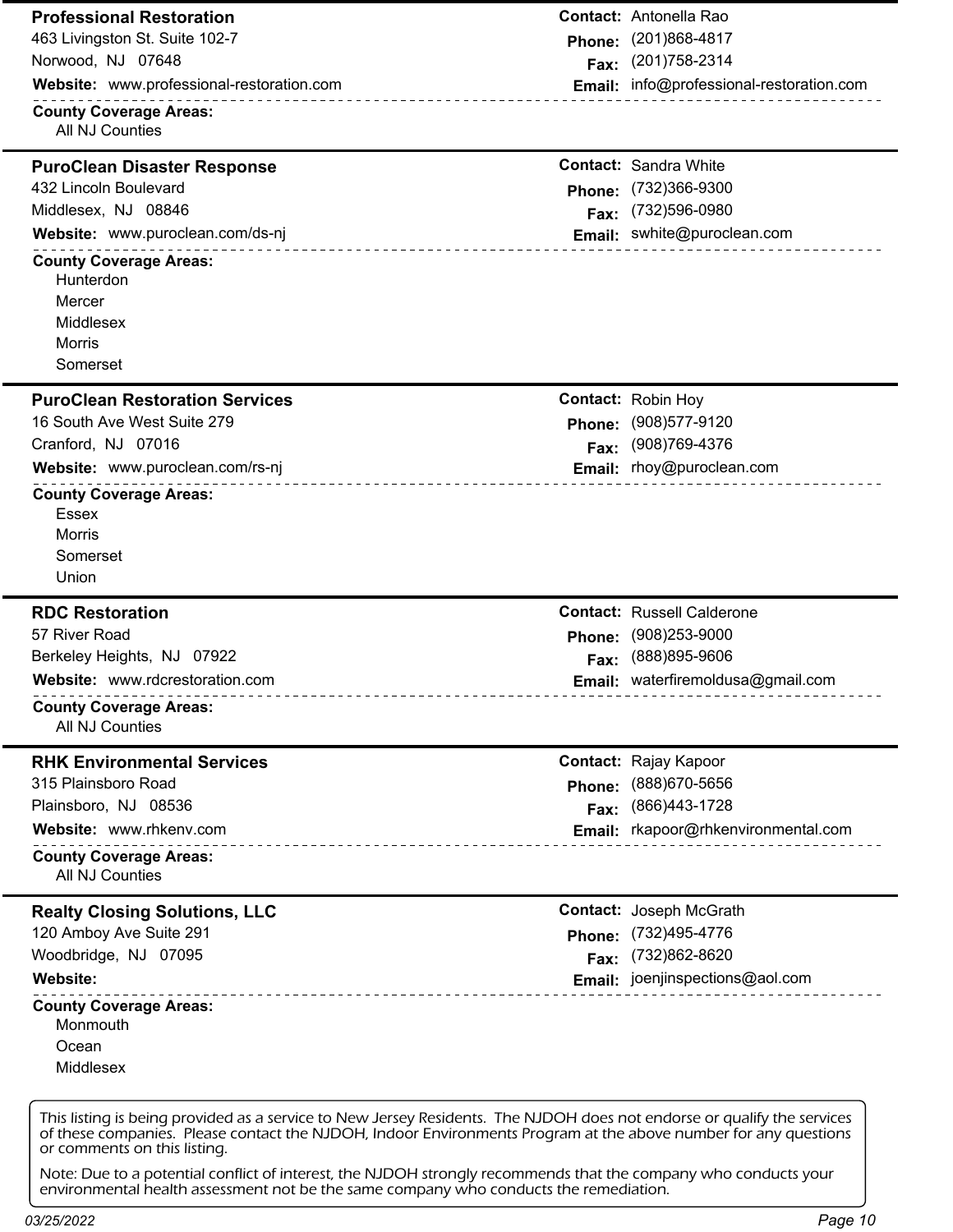| <b>Remediation Specialists, Inc (RSI)</b><br>533 Whitehead Road bldg 3 |        | <b>Contact: Frank Fitzgerald</b>                   |
|------------------------------------------------------------------------|--------|----------------------------------------------------|
| Hamilton, NJ 08619                                                     | Phone: | (609) 689-1101<br>(609)689-0770                    |
| Website: www.RSINJ.com                                                 | Fax:   | Email: info@remediationspecialists.com             |
|                                                                        |        |                                                    |
| <b>County Coverage Areas:</b><br>Mercer                                |        |                                                    |
|                                                                        |        |                                                    |
| <b>Resto Corporation</b><br>1620 Beaver Dam Road                       |        | <b>Contact: Jeff Marton</b>                        |
| Point Pleasant, NJ 08742                                               |        | Phone: (732)714-6053                               |
| Website: www.restocorporation.com                                      | Fax:   | (732) 477-8383<br>Email: jeff@restocorporation.com |
| ______________________                                                 |        |                                                    |
| <b>County Coverage Areas:</b><br>Atlantic                              |        |                                                    |
| <b>Burlington</b>                                                      |        |                                                    |
| Camden                                                                 |        |                                                    |
| Cape May                                                               |        |                                                    |
| Cumberland                                                             |        |                                                    |
| Gloucester                                                             |        |                                                    |
| Hunterdon                                                              |        |                                                    |
| Mercer                                                                 |        |                                                    |
| Middlesex                                                              |        |                                                    |
| Monmouth                                                               |        |                                                    |
| Ocean                                                                  |        |                                                    |
| Salem                                                                  |        |                                                    |
|                                                                        |        |                                                    |
| Somerset                                                               |        |                                                    |
| <b>Restoration 1 of Freehold</b>                                       |        | <b>Contact: Dameion Simon</b>                      |
| 400 Morris Avenue, Suite 227                                           |        |                                                    |
| Denville, NJ 07834                                                     |        | Phone: (908)975-0377<br>(973) 784-3492             |
| Website: www.Restoration1offreehold.com                                | Fax:   | Email: dameion@restoration1newjersey.co            |
|                                                                        |        | m                                                  |
| ______________________<br><b>County Coverage Areas:</b>                |        | ----------------                                   |
| Atlantic                                                               |        |                                                    |
| <b>Burlington</b>                                                      |        |                                                    |
| Camden                                                                 |        |                                                    |
| Cape May                                                               |        |                                                    |
| Cumberland                                                             |        |                                                    |
| Gloucester                                                             |        |                                                    |
| Middlesex                                                              |        |                                                    |
| Mercer                                                                 |        |                                                    |
| Monmouth                                                               |        |                                                    |
| Ocean                                                                  |        |                                                    |
| Salem                                                                  |        |                                                    |
| Somerset                                                               |        |                                                    |
|                                                                        |        |                                                    |
|                                                                        |        |                                                    |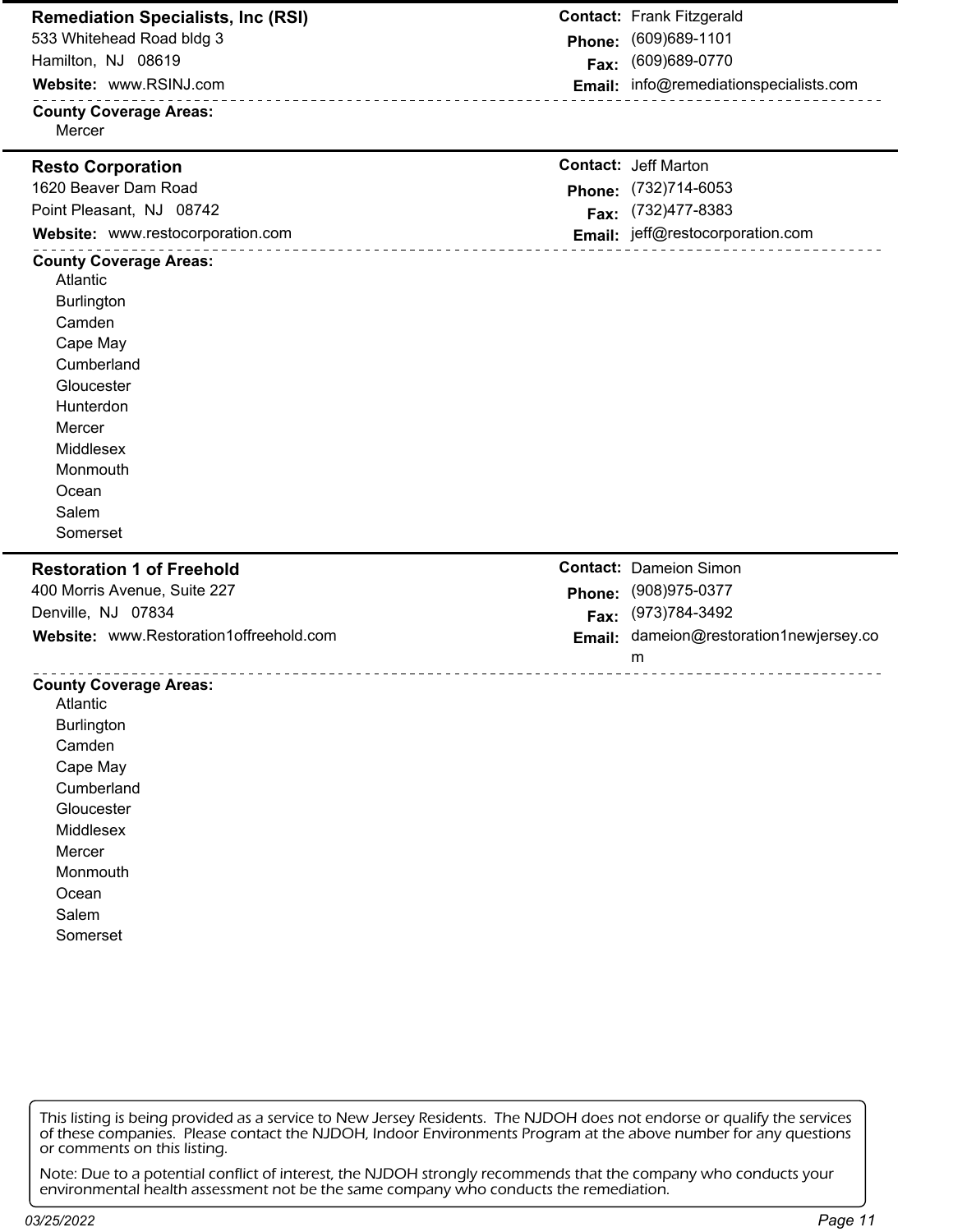| <b>Restoration 1 of Morris County</b>                                                                                                                               |        | <b>Contact: Stacy Palmer-Toone</b>    |
|---------------------------------------------------------------------------------------------------------------------------------------------------------------------|--------|---------------------------------------|
| 400 Morris Avenue, Suite 227                                                                                                                                        | Phone: | (973) 598-3125                        |
| Denville, NJ 07834                                                                                                                                                  | Fax:   | (973)784-3492                         |
| Website: www.Restoration1MC.com                                                                                                                                     |        | Email: info@restoration1mc.com        |
| _________________________<br><b>County Coverage Areas:</b><br><b>Essex</b><br>Hunterdon<br>Morris<br>Passaic<br>Bergen<br><b>Sussex</b><br>Warren                   |        |                                       |
|                                                                                                                                                                     |        | <b>Contact: Jeff Pruden</b>           |
| <b>Restoration 1 of Summit</b><br>400 Morris Avenue, Suite 227                                                                                                      |        |                                       |
| Denville, NJ 07834                                                                                                                                                  |        | Phone: (908)858-5700<br>(973)784-3492 |
| Website: www.Restoration1summit.com                                                                                                                                 | Fax:   | Email: jeffp@restoration1nj.com       |
| __________________                                                                                                                                                  |        |                                       |
| <b>County Coverage Areas:</b><br>Essex<br>Hudson<br><b>Morris</b><br>Passaic<br>Hunterdon<br>Bergen<br>Somerset<br>Middlesex<br>Mercer<br>Union                     |        |                                       |
| <b>RestoreCore</b>                                                                                                                                                  |        | <b>Contact: Brian Mohan</b>           |
| 95 Newfield Ave Suite F                                                                                                                                             | Phone: | (732)512-1010                         |
| Edison, NJ 08837                                                                                                                                                    |        | Fax: (732)512-1011                    |
| Website: www.restorecore.com                                                                                                                                        |        | Email: rcclaims@restorecore.com       |
| <b>County Coverage Areas:</b><br>Bergen<br><b>Burlington</b><br><b>Essex</b><br>Hudson<br>Hunterdon<br>Middlesex<br>Monmouth<br>Morris<br>Ocean<br>Passaic<br>Union |        |                                       |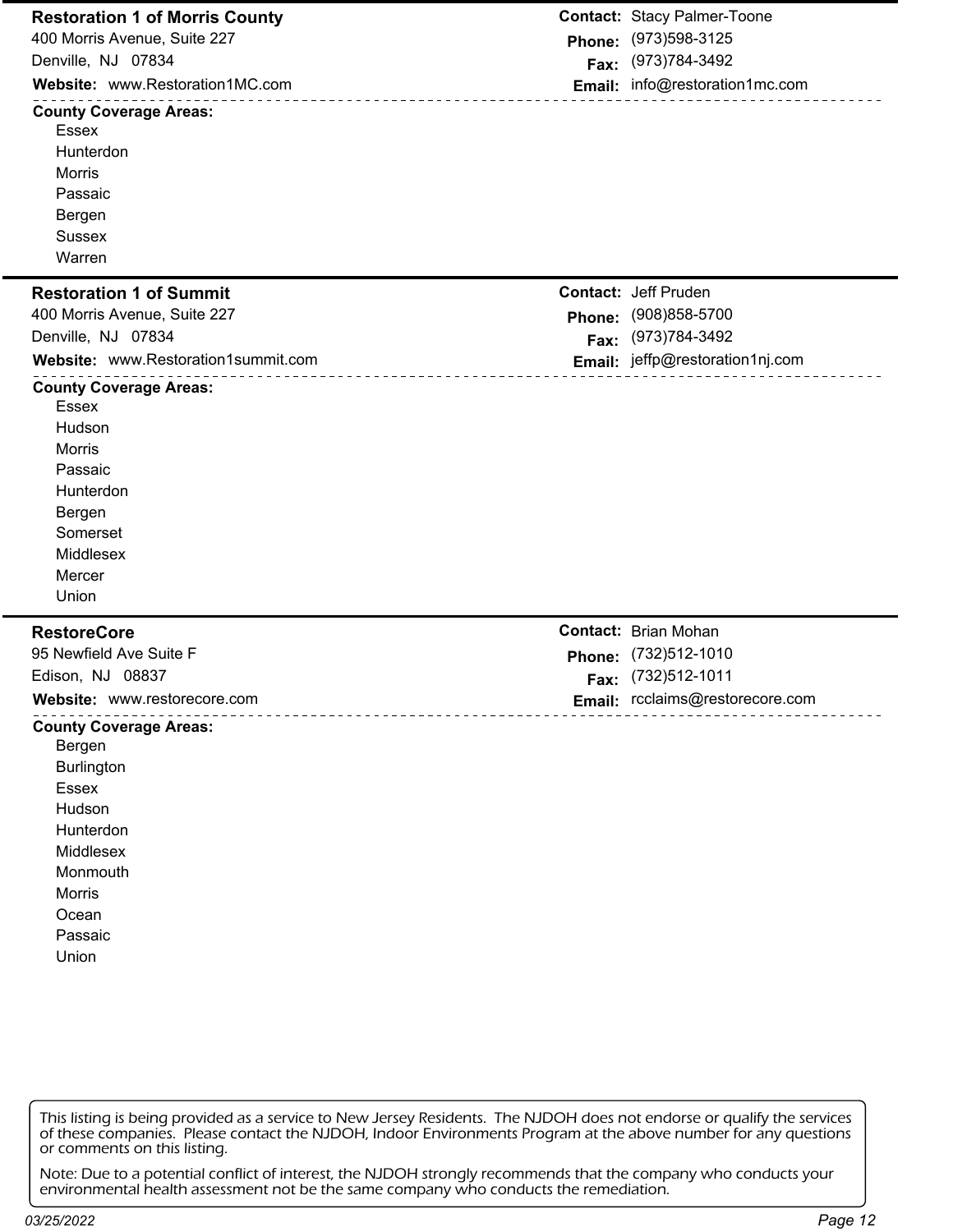| Rock-Well Environmental, Inc.<br>101 Cornell Avenue<br>Somerdale, NJ 08083<br>Website: Rockwellenvironmental.com<br>_______________________<br><b>County Coverage Areas:</b><br>All NJ Counties                                                             | Phone:<br>Fax: | <b>Contact: Frank Tomasetti</b><br>(856) 784-5541<br>(856) 282-1194<br>Email: radonx@gmail.com          |
|-------------------------------------------------------------------------------------------------------------------------------------------------------------------------------------------------------------------------------------------------------------|----------------|---------------------------------------------------------------------------------------------------------|
| <b>SERVPRO</b><br>PO BOX 1432<br>Merchantville, NJ 08109<br>Website: www.servpro.com<br><b>County Coverage Areas:</b><br><b>Burlington</b><br>Camden                                                                                                        | Phone:<br>Fax: | <b>Contact: Steve Williams</b><br>(856) 662-2772<br>(856) 662-7241<br>Email: sp.stevewilliams@gmail.com |
| <b>SERVPRO</b><br>1409 West Broad Street<br>Egg Harbor City, NJ 08215<br>Website: servproeggharbor.com<br>________________________<br><b>County Coverage Areas:</b><br>Atlantic                                                                             | Phone:<br>Fax: | <b>Contact: Jim Gibbs</b><br>(609)383-9785<br>(609)383-9786<br>Email: office@servproeggharbor.com       |
| <b>SERVPRO of Blackwood NJ/Gloucester</b><br>Township<br>226 Chestnut Street<br>Glendora, NJ 08029<br>Website: servproblackwood.com<br><b>County Coverage Areas:</b><br>Primarily:<br>Camden<br><b>Burlington</b><br>Gloucester<br>Will work in any county. | Fax:           | <b>Contact: Dave Marinelli</b><br>Phone: (856)227-7800<br>Email: dmarinelli@servproblackwood.com        |
| <b>SERVPRO of Cherry Hill</b><br>1879 Old Cuthbert Road<br>Cherry Hill, NJ 08034<br>Website:<br><b>County Coverage Areas:</b><br><b>Burlington</b><br>Camden                                                                                                | Phone:<br>Fax: | <b>Contact: Eric Walker</b><br>(856) 662-2772<br>(856)448-6447<br>Email: Servpro9157@gmail.com          |
| <b>SERVPRO of Clifton</b><br>61 Somerset Place Unit 7<br>Clifton, NJ 07012<br>Website: www.servproclifton.com<br>____________________<br><b>County Coverage Areas:</b><br>Passaic                                                                           | Phone:<br>Fax: | <b>Contact: Robert Kinch</b><br>(973) 928-3705<br>(973) 928-3707<br>Email: servpro9875@optimum.net      |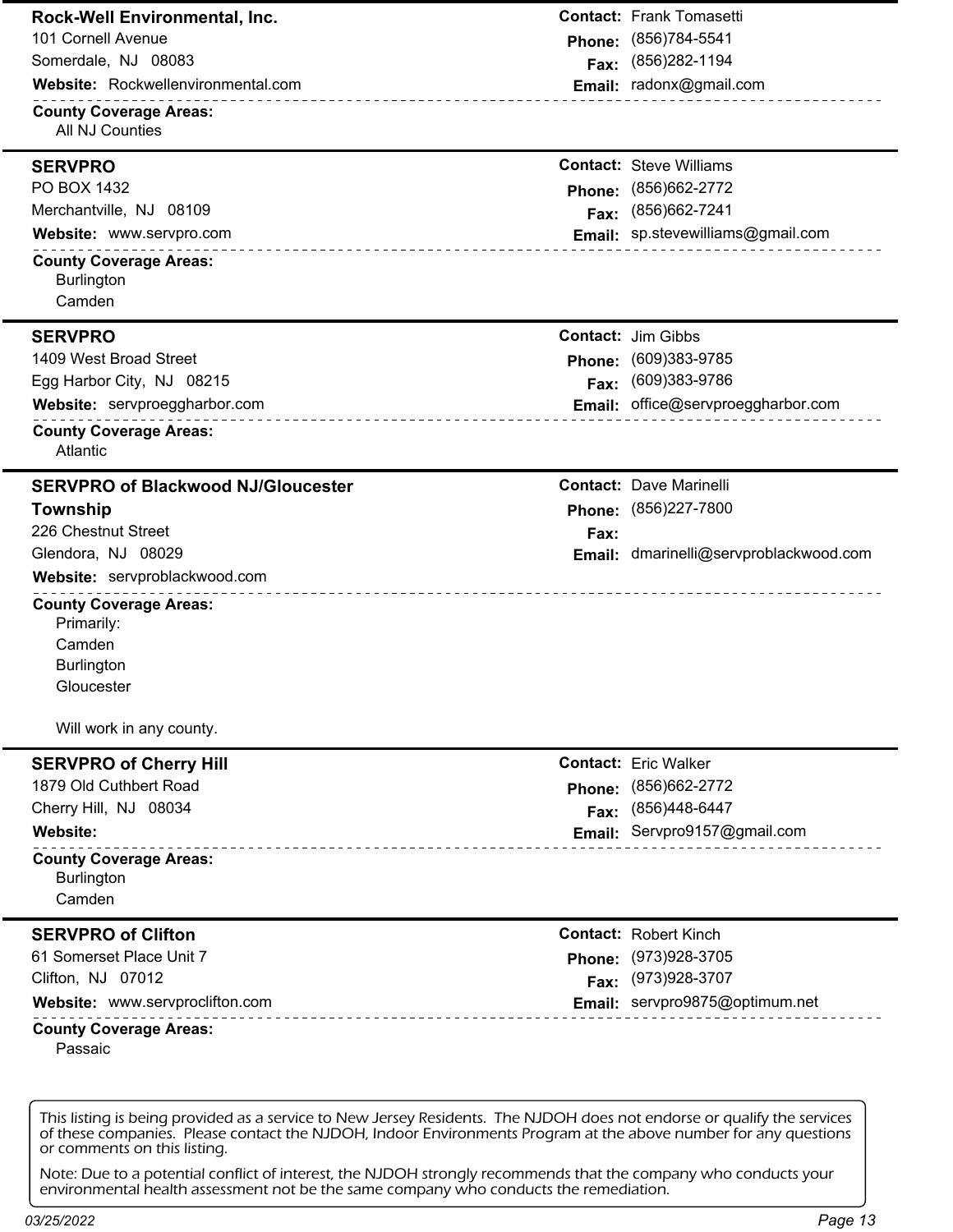| <b>SERVPRO of Cumberland County</b>                       |               | <b>Contact:</b> Barbara Jones       |
|-----------------------------------------------------------|---------------|-------------------------------------|
| 2871 South Main Road                                      |               | Phone: (856)692-0041                |
| Vineland, NJ 08360                                        | Fax:          | (856) 692-8808                      |
| Website: www.servprocumberlandcounty.com                  |               | Email: sp9011@servpro9011.com       |
| <b>County Coverage Areas:</b>                             |               |                                     |
| Cape May                                                  |               |                                     |
| Cumberland                                                |               |                                     |
| <b>SERVPRO of Eatontown/Long Branch</b>                   |               | Contact: John Majeski               |
| PO BOX 8129                                               |               | Phone: (732)578-9888                |
| Red Bank, NJ 07701                                        | Fax:          | (732) 578-9788                      |
| Website: servproofeatontownlongbranch.com                 |               | Email: servpro@servproelb.com       |
| <b>County Coverage Areas:</b>                             |               |                                     |
| Monmouth                                                  |               |                                     |
| <b>SERVPRO of Edison</b>                                  |               | <b>Contact: Tracy Atlack</b>        |
| 160 Liberty Street 5B                                     |               | Phone: (732)248-9555                |
| Metuchen, NJ 08840                                        | Fax:          | (732) 248-9595                      |
| Website: www.servproofedison.com<br>_____________________ |               | Email: info@servproofedison.com     |
| <b>County Coverage Areas:</b><br>Middlesex                |               |                                     |
| <b>SERVPRO of Freehold</b>                                |               | <b>Contact: Diana Moore</b>         |
| 306 Monmouth Road                                         |               | Phone: (732)431-4440                |
| Millstone, NJ 08510                                       |               | Fax: (732)431-4840                  |
| Website:<br>________________________________              |               | Email: dmoore@servprooffreehold.com |
| <b>County Coverage Areas:</b>                             |               |                                     |
| Monmouth                                                  |               |                                     |
| Ocean                                                     |               |                                     |
| Middlesez                                                 |               |                                     |
| <b>SERVPRO of Howell/Wall</b>                             |               | <b>Contact: Saher Gouda</b>         |
| 1016 State Route 33, Unit 1                               |               | Phone: (732)577-1010                |
| Freehold, NJ 07728                                        |               | Fax: (732)577-7033                  |
| Website: www.servprohowellwall.com                        |               | Email: admin@servprohowellwall.com  |
| <b>County Coverage Areas:</b>                             |               |                                     |
| Monmouth                                                  |               |                                     |
| Middlesex                                                 |               |                                     |
| Mercer                                                    |               |                                     |
| Ocean                                                     |               |                                     |
| <b>SERVPRO of Jackson/Lacey</b>                           |               | <b>Contact: Robert Pullham</b>      |
| 2444 RIDGEWAY BLVD.                                       | <b>Phone:</b> | (732) 323-0135                      |
| Manchester, NJ 08759                                      |               | Fax: (732)323-0261                  |
| Website:                                                  |               | Email: SERVPRO10059@GMAIL.COM       |
| <b>County Coverage Areas:</b><br><b>OCEAN</b>             |               |                                     |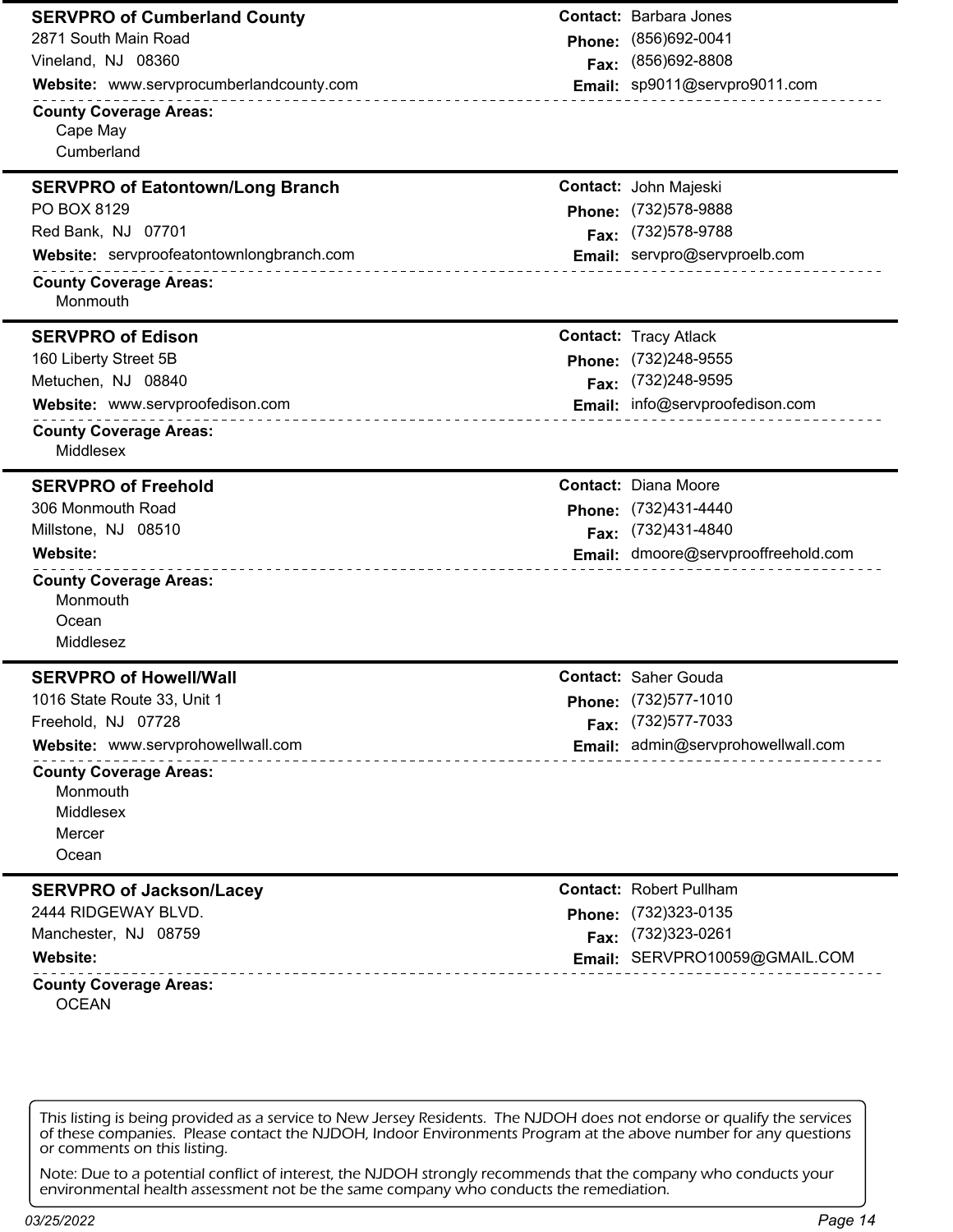| <b>SERVPRO of Mt. Laurel/Moorestown</b>                                                                                                                                                                                                                                    |                       | <b>Contact: Jon Barrett</b>             |
|----------------------------------------------------------------------------------------------------------------------------------------------------------------------------------------------------------------------------------------------------------------------------|-----------------------|-----------------------------------------|
| P.O. Box 1432                                                                                                                                                                                                                                                              |                       | Phone: (856)778-4055                    |
| Merchantville, NJ 08109                                                                                                                                                                                                                                                    |                       | Fax: (856)448-6447                      |
| Website:                                                                                                                                                                                                                                                                   |                       | Email: Jbarrett@sp9157.com              |
| ---------------------------------<br><b>County Coverage Areas:</b>                                                                                                                                                                                                         |                       |                                         |
| <b>Burlington</b>                                                                                                                                                                                                                                                          |                       |                                         |
| Camden                                                                                                                                                                                                                                                                     |                       |                                         |
| <b>SERVPRO of NW Bergen</b>                                                                                                                                                                                                                                                |                       | <b>Contact: KAREN CENTAURO</b>          |
| 151 CRESCENT AVE.                                                                                                                                                                                                                                                          |                       | Phone: (201)236-2400                    |
| WALDWICK, NJ 07463                                                                                                                                                                                                                                                         | Fax:                  |                                         |
| Website:                                                                                                                                                                                                                                                                   |                       | Email: SERVPROKC@AOL.COM                |
| <b>County Coverage Areas:</b><br><b>BERGEN</b>                                                                                                                                                                                                                             |                       |                                         |
| <b>SERVPRO of Northern Sussex County</b>                                                                                                                                                                                                                                   |                       | <b>Contact: Cindy Padilla</b>           |
| 24 Munsonhurst Rd.                                                                                                                                                                                                                                                         |                       | Phone: (973)383-2024                    |
| Franklin, NJ 07416                                                                                                                                                                                                                                                         |                       | Fax: (973)383-7718                      |
| Website: www.servpronorthernsussexcounty.com                                                                                                                                                                                                                               |                       | <b>Email:</b> servpro9033@earthlink.net |
| <b>County Coverage Areas:</b><br><b>Sussex</b>                                                                                                                                                                                                                             |                       |                                         |
| <b>SERVPRO of Paramus</b>                                                                                                                                                                                                                                                  |                       | <b>Contact: DANIELLE PALUMBO</b>        |
| 700-76 BROADWAY #316                                                                                                                                                                                                                                                       |                       | Phone: (201)445-5588                    |
| WESTWOOD, NJ 07675                                                                                                                                                                                                                                                         |                       | Fax: (201)445-5587                      |
| Website:                                                                                                                                                                                                                                                                   |                       | Email: SERVPRO9475@YAHOO.COM            |
| <b>County Coverage Areas:</b><br><b>BERGEN</b>                                                                                                                                                                                                                             |                       |                                         |
| <b>SERVPRO of SW Morris &amp;</b>                                                                                                                                                                                                                                          |                       | <b>Contact: Greg Bock</b>               |
| <b>Montclair/West Orange</b>                                                                                                                                                                                                                                               |                       | Phone: (973)895-5000                    |
| 1248 Sussex Turnpike Unit B2                                                                                                                                                                                                                                               |                       | Fax: (973)895-5999                      |
| Randolph, NJ 07869                                                                                                                                                                                                                                                         |                       | <b>Email:</b> servpro8811@optonline.net |
| Website:                                                                                                                                                                                                                                                                   |                       |                                         |
| <b>County Coverage Areas:</b><br><b>SW Morris</b>                                                                                                                                                                                                                          |                       |                                         |
| <b>SERVPRO of Salem County</b>                                                                                                                                                                                                                                             |                       | <b>Contact: Craig Nunan</b>             |
| 318 Grant Street                                                                                                                                                                                                                                                           | Phone:                | $(856)339-0500$                         |
| Salem, NJ 08079                                                                                                                                                                                                                                                            | Fax:                  | (856)339-0506                           |
| Website:                                                                                                                                                                                                                                                                   |                       | Email: craig@servprosalemcounty.com     |
| <b>County Coverage Areas:</b><br>Salem                                                                                                                                                                                                                                     |                       |                                         |
| <b>SERVPRO of Washington/Woolwich</b>                                                                                                                                                                                                                                      | <b>Contact: Scott</b> |                                         |
| 610 Ryan Avenue                                                                                                                                                                                                                                                            |                       | Phone: (856)241-9997                    |
| Westville, NJ 08093                                                                                                                                                                                                                                                        | Fax:                  |                                         |
| Website: http://www.servprowashingtonwoolwich.com/                                                                                                                                                                                                                         |                       | Email: Scott@sp8809.com                 |
| <b>County Coverage Areas:</b><br>Gloucester                                                                                                                                                                                                                                |                       |                                         |
| This listing is being provided as a service to New Jersey Residents. The NJDOH does not endorse or qualify the services<br>of these companies. Please contact the NJDOH, Indoor Environments Program at the above number for any questions<br>or comments on this listing. |                       |                                         |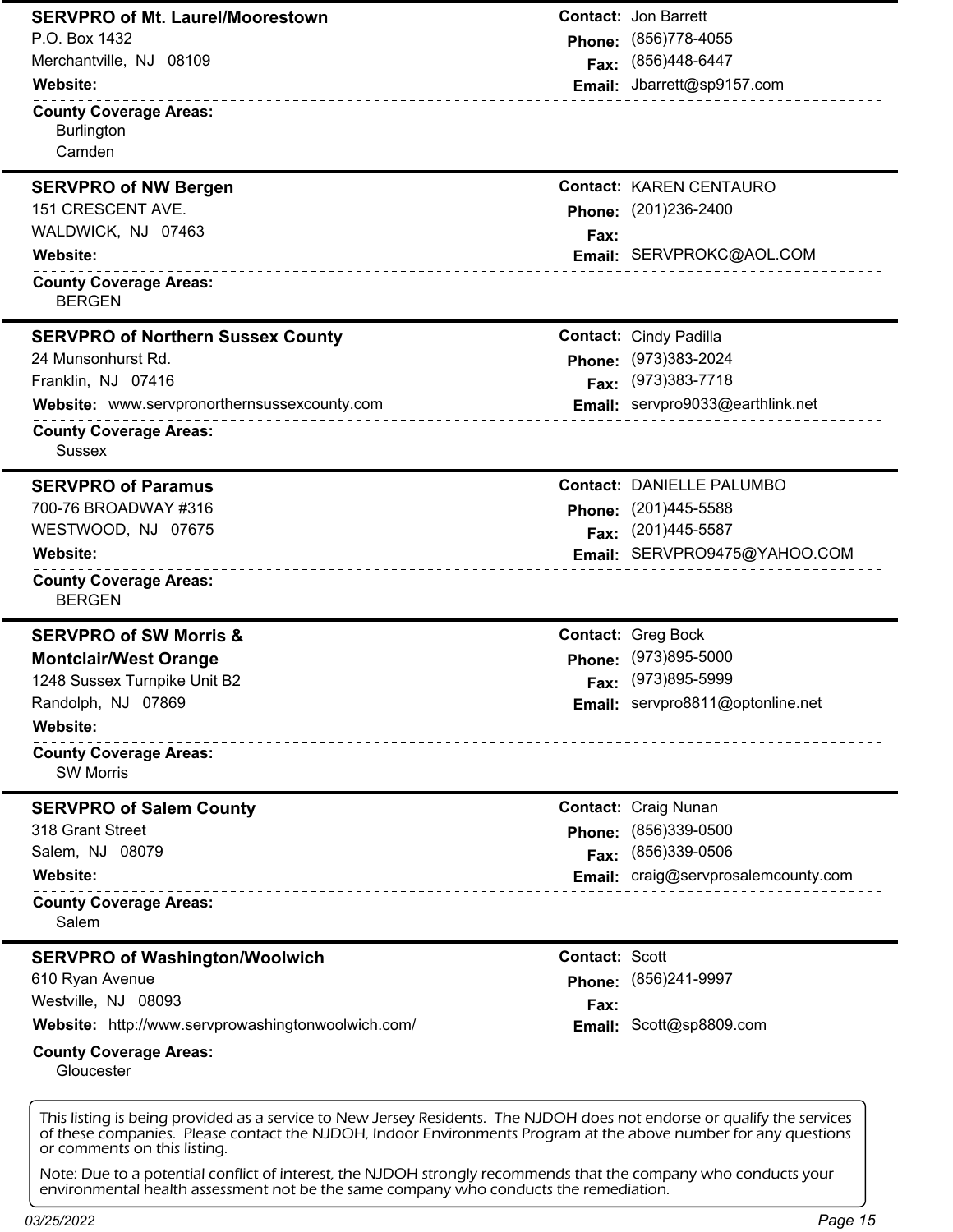| <b>SERVPRO of Wayne</b>                                                |               | <b>Contact: Sue Case</b>                   |
|------------------------------------------------------------------------|---------------|--------------------------------------------|
| 24 Munsonhurst Rd                                                      |               | Phone: (973)546-4977                       |
| Franklin, NJ 07416                                                     |               | Fax: (973)383-7718                         |
| Website: www.servprowayne.com                                          |               | Email: servpro9033@earthlink.net           |
| <b>County Coverage Areas:</b>                                          |               |                                            |
| Passaic                                                                |               |                                            |
| <b>SERVPRO of Woodbury/Deptford</b>                                    | Contact: Beth |                                            |
| <b>PO BOX 543</b>                                                      |               | Phone: (856)686-0100                       |
| WESTVILLE, NJ 08093                                                    |               | Fax: $( ) -$                               |
| Website: http://www.servprowoodburydeptford.com/<br>.                  |               | Email: sp8809@comcast.net                  |
| <b>County Coverage Areas:</b>                                          |               |                                            |
| Gloucester                                                             |               |                                            |
| <b>SI Restoration</b>                                                  |               | <b>Contact: Jeff Cohn</b>                  |
| 3701 Church Road                                                       |               | Phone: (888)980-6776                       |
| Mount Laurel, NJ 08054                                                 |               | Fax: (443)701-0113                         |
| Website: http://www.si-restoration.com                                 |               | Email: info@si-restoration.com             |
| <b>County Coverage Areas:</b>                                          |               |                                            |
| <b>ALL NJ Counties</b>                                                 |               |                                            |
| Sabatello Construction of NJ, LLC                                      |               | <b>Contact: Debbie Brooks</b>              |
| 9 Robbins St.                                                          |               | Phone: (732)232-7088                       |
| Toms River, NJ 08753                                                   | Fax:          |                                            |
| Website: http://www.sabatelloenvironmental.com                         |               | Email: Paul@sabatellocompanies.com         |
| <b>County Coverage Areas:</b>                                          |               |                                            |
| Atlantic                                                               |               |                                            |
| Ocean                                                                  |               |                                            |
| <b>Middlesex</b><br>Monmouth                                           |               |                                            |
|                                                                        |               |                                            |
| <b>Service Team of Professionals Edison</b>                            |               | <b>Contact:</b> Jeff Cianci or Peter Abene |
| 265 West Locust Avenue                                                 |               | Phone: (732)215-7867                       |
| Edison, NJ 08820                                                       | Fax:          |                                            |
| Website: www.stop-edison.com<br>____________________________           | Email:        | ____________________                       |
| <b>County Coverage Areas:</b>                                          |               |                                            |
| <b>All NJ Counties</b>                                                 |               |                                            |
| <b>ServiceMaster To The Rescue</b>                                     |               | <b>Contact: Jess Hand</b>                  |
| 223 West Park Ave.                                                     |               | Phone: (856)692-4269                       |
| Vineland, NJ 08360                                                     |               | Fax: (856)692-1169                         |
| Website: http://servicemastertotherescue.com<br>______________________ |               | Email: smtotherescue@aol.com               |
| <b>County Coverage Areas:</b>                                          |               |                                            |
| Atlantic                                                               |               |                                            |
| Cape May<br>Cumberland                                                 |               |                                            |
| Salem                                                                  |               |                                            |
|                                                                        |               |                                            |
|                                                                        |               |                                            |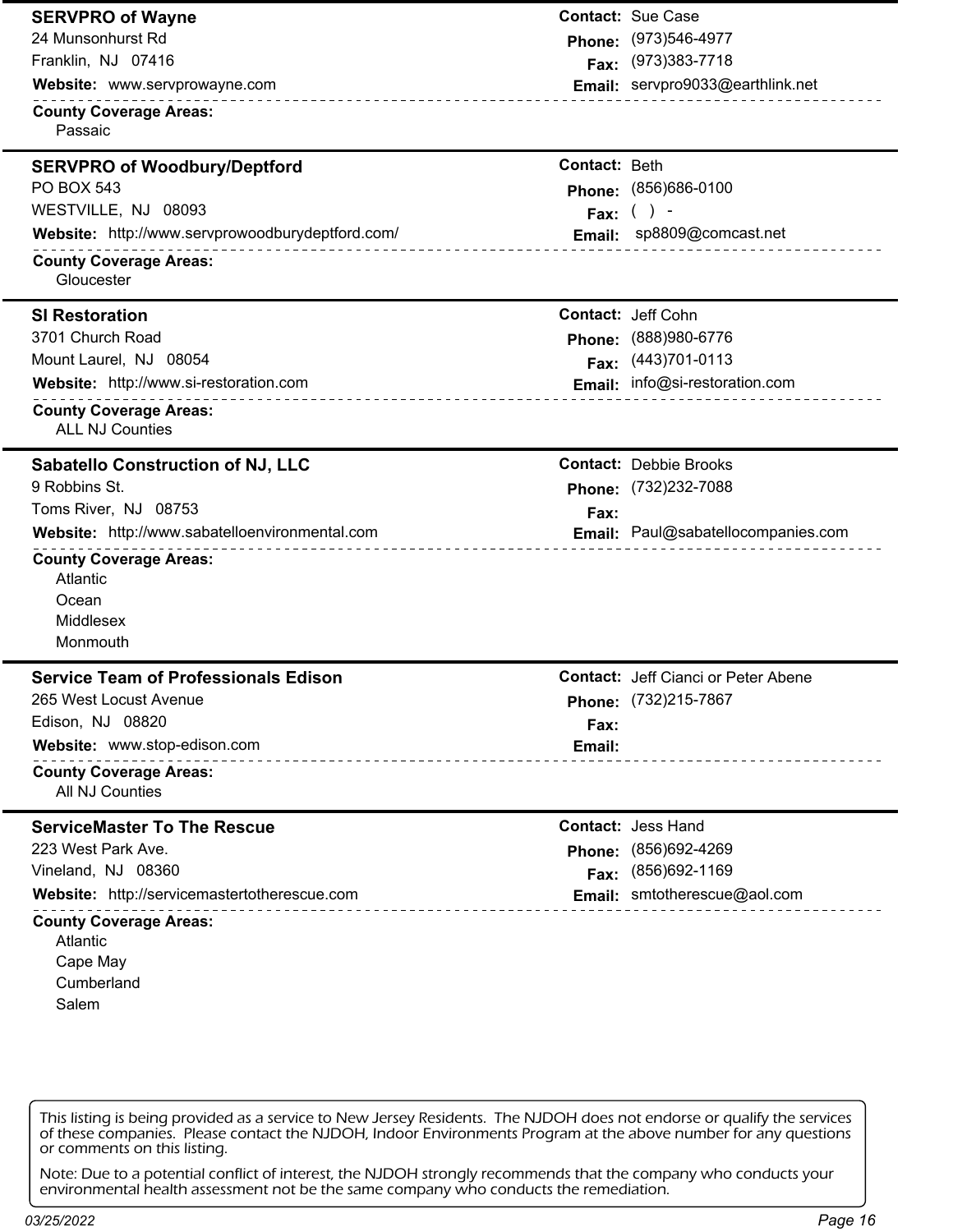| <b>ServiceMaster by CPP</b>                                      |            | <b>Contact: Chris Plunkett</b>                      |
|------------------------------------------------------------------|------------|-----------------------------------------------------|
| <b>17B Palisades Avenue</b>                                      |            | Phone: (201)483-8953                                |
| Emerson, NJ 07630                                                |            | Fax: (201)483-8954                                  |
| Website: http://www.servicemasterbycpp.com/                      |            | Email: cplunkett@servicemasterbycpp.com             |
| <b>County Coverage Areas:</b><br>Bergen                          |            |                                                     |
| <b>Statewide Emergency Restoration</b>                           |            | <b>Contact: Jonathan Regen</b>                      |
| <b>Services</b>                                                  |            | Phone: (732)238-3366                                |
| 541 Becca Way                                                    | Fax: $( )$ |                                                     |
| Monroe, NJ 08831                                                 |            | Email: statewiderestorationnj@gmail.com             |
| Website: www.waterdamagenj.com                                   |            |                                                     |
| <b>County Coverage Areas:</b>                                    |            |                                                     |
| <b>Burlington</b>                                                |            |                                                     |
| Gloucester                                                       |            |                                                     |
| Hunterdon                                                        |            |                                                     |
| Mercer                                                           |            |                                                     |
| Middlesex                                                        |            |                                                     |
| Monmouth                                                         |            |                                                     |
| Morris                                                           |            |                                                     |
| Ocean                                                            |            |                                                     |
| Somerset                                                         |            |                                                     |
| Union                                                            |            |                                                     |
|                                                                  |            |                                                     |
| Warren                                                           |            |                                                     |
| <b>Superior Environmental Technologies</b>                       |            | <b>Contact: Michael Root</b>                        |
| PO BOX 1903                                                      |            | Phone: (856)465-5836                                |
| Bellmawr, NJ 08099                                               | Fax:       |                                                     |
| Website:                                                         |            | Email: rootsupertech@gmail.com                      |
| _______________________________<br><b>County Coverage Areas:</b> |            |                                                     |
| Camden                                                           |            |                                                     |
| Synatech, Inc.                                                   |            | <b>Contact: Todd Nugent</b>                         |
| 829 Radio Rd.                                                    |            | Phone: (609)296-6916                                |
| Little Egg Harb, NJ 08087                                        |            |                                                     |
| Website: www.synatechinc.com                                     |            | Fax: (609)294-3300<br>Email: daloia@synatechinc.com |
| <b>County Coverage Areas:</b><br><b>All Counties</b>             |            |                                                     |
| <b>Systematic Cleaning and Restoration</b>                       |            | <b>Contact: Jeff Klein</b>                          |
| Corp.                                                            |            | Phone: (855)697-2272                                |
| 432 A US 206                                                     |            |                                                     |
| Montague, NJ 07827                                               |            | Fax: (570)409-3190<br>Email: jklein@myscarc.com     |
| Website: www.systematiccleaning.com                              |            |                                                     |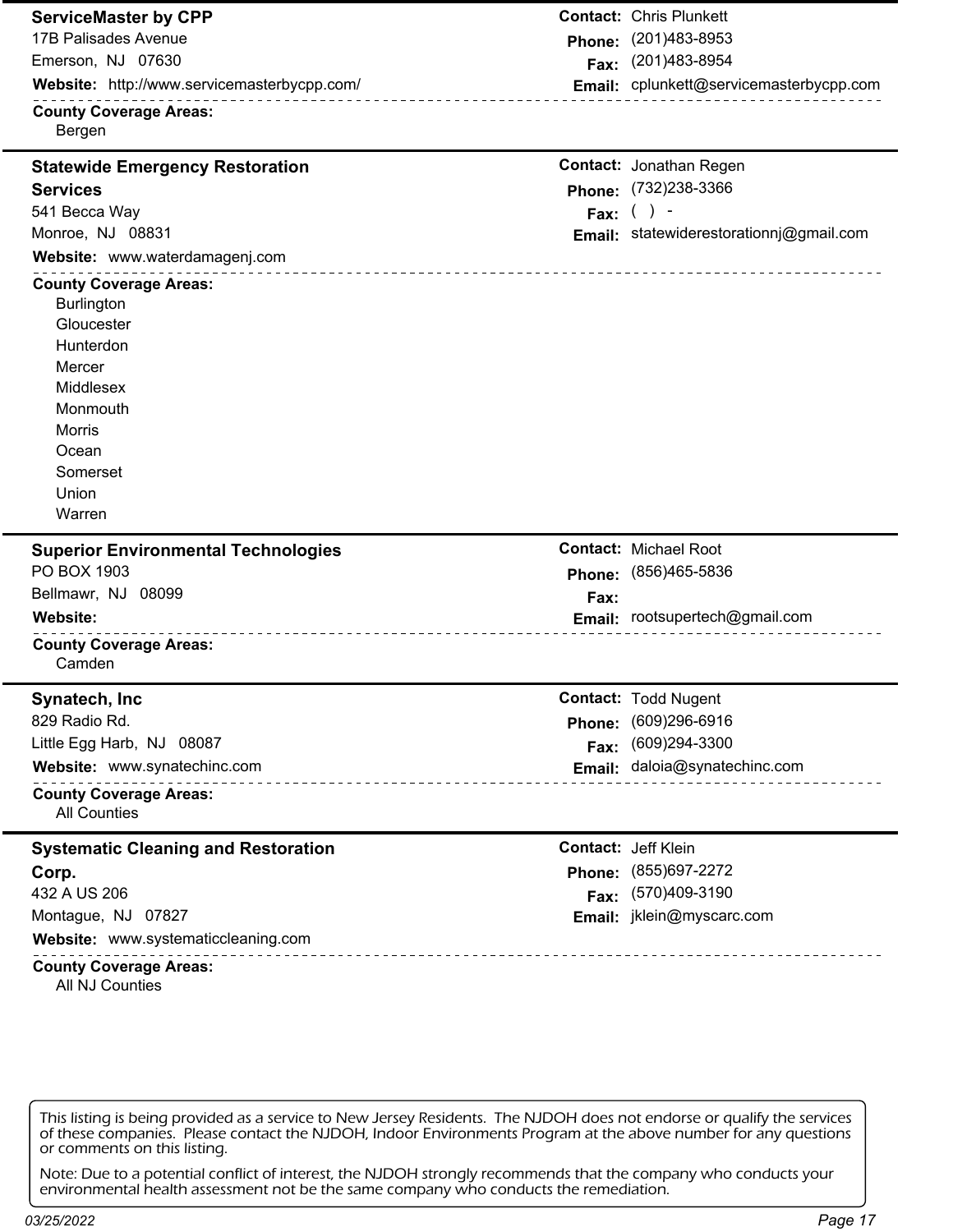| Phone: (609)601-9400<br>(856) 753-1571<br>Email: info@termiguardusa.com<br><b>Contact: Tony Charles</b><br>Phone: (908)268-3000<br>(908)850-4390<br>Email: tristatehomepros@gmail.com |
|---------------------------------------------------------------------------------------------------------------------------------------------------------------------------------------|
|                                                                                                                                                                                       |
|                                                                                                                                                                                       |
|                                                                                                                                                                                       |
|                                                                                                                                                                                       |
|                                                                                                                                                                                       |
|                                                                                                                                                                                       |
|                                                                                                                                                                                       |
|                                                                                                                                                                                       |
|                                                                                                                                                                                       |
|                                                                                                                                                                                       |
|                                                                                                                                                                                       |
|                                                                                                                                                                                       |
|                                                                                                                                                                                       |
|                                                                                                                                                                                       |
|                                                                                                                                                                                       |
|                                                                                                                                                                                       |
|                                                                                                                                                                                       |
|                                                                                                                                                                                       |
|                                                                                                                                                                                       |
|                                                                                                                                                                                       |
|                                                                                                                                                                                       |
|                                                                                                                                                                                       |
| <b>Contact: BRIAN GILLARD</b>                                                                                                                                                         |
| Phone: (732)853-1248                                                                                                                                                                  |
|                                                                                                                                                                                       |
|                                                                                                                                                                                       |
| Fax: $( )$ -                                                                                                                                                                          |
| Email: BRIAN.UBOA@GMAIL.COM                                                                                                                                                           |
|                                                                                                                                                                                       |
|                                                                                                                                                                                       |
|                                                                                                                                                                                       |
| <b>Contact: Kevin Meldrum</b>                                                                                                                                                         |
|                                                                                                                                                                                       |
| (215) 365-5810                                                                                                                                                                        |
| (215) 365-5870                                                                                                                                                                        |
| Email: kmeldrum@usaemi.com                                                                                                                                                            |
|                                                                                                                                                                                       |
|                                                                                                                                                                                       |
| <b>Contact: Christine Esposito</b>                                                                                                                                                    |
| (609)270-7705                                                                                                                                                                         |
|                                                                                                                                                                                       |
| <b>Email:</b> waterproofing_4_less@comcast.net                                                                                                                                        |
|                                                                                                                                                                                       |
|                                                                                                                                                                                       |
|                                                                                                                                                                                       |
| Phone:<br>Fax:<br>Phone:<br>Fax:                                                                                                                                                      |